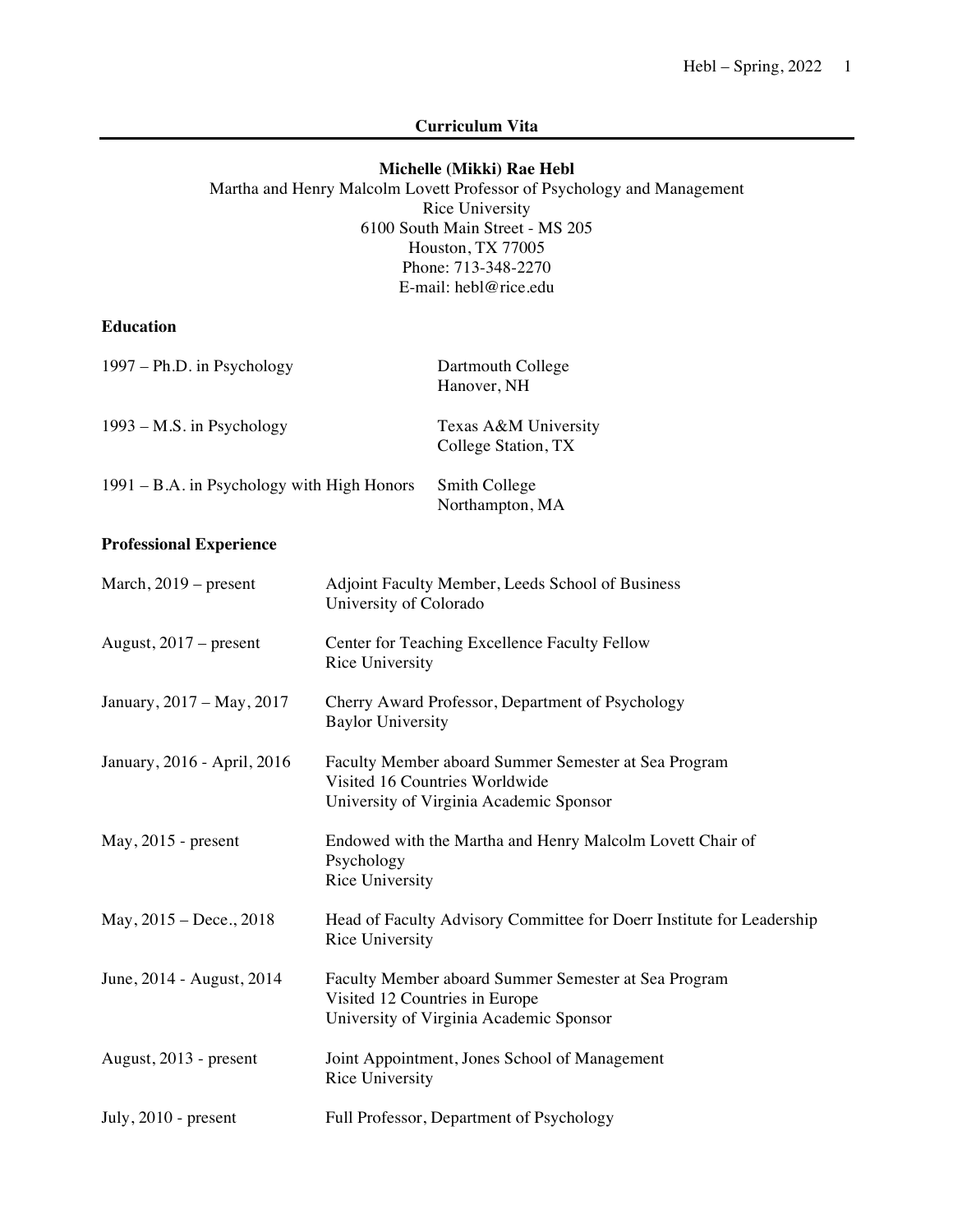| Rice University |  |
|-----------------|--|
|                 |  |

| July, 2004 - June, 2010    | Associate Professor, Department of Psychology<br>Rice University                    |
|----------------------------|-------------------------------------------------------------------------------------|
| July, 2005                 | Rice University Commencement Speaker (2005)                                         |
| January, 2002 - June, 2002 | Visiting Scholar, Department of Psychology<br><b>Stanford University</b>            |
| May, 2001 - July, 2004     | Radoslav Tsanoff Assistant Professorship, Endowed Chair Position<br>Rice University |
| April, 2000 - present      | Courtesy Appointment, Jones School of Management<br>Rice University                 |
| July, 1998 - July, 2004    | Assistant Professor, Department of Psychology<br>Rice University                    |
| July, 1997 - July, 1998    | Visiting Assistant Professor, Department of Psychology<br>Dartmouth College         |

### **Teaching Awards**

- 20 Jesse H. Jones Graduate School of Business MBA for Executives Award for Teaching Excellence, 2017 – voted on by the executive MBAs.
- 19 Cherry Professor of the Year Award Winner, 2016 national award "designed to honor great teachers to stimulate discussion in the academy about teaching, and to encourage departments and institutions to value their own great teachers." \$250,000 teaching award; \$25 additional to department
- 18 George R. Brown Certificate of Highest Merit, 2015 Most prestigious teaching award given at Rice  University. \*\***Retired from winning additional George R. Brown teaching awards at Rice University.**
- 17 Sarah A. Burnett Superior Teaching in the Social Sciences, 2015 Given to one social science faculty member at Rice University.
- 16 Cherry Professor of the Year Award, Finalist, 2015 national award "designed to honor great teachers value their own great teachers." to stimulate discussion in the academy about teaching, and to encourage departments and institutions to
- 15 George R. Brown Prize for Superior Teaching, 2014 voted on by alumni who graduated two and five years ago from Rice University.
- 14 George R. Brown Prize for Superior Teaching, 2012 voted on by alumni who graduated two and five years ago from Rice University.
- 13 George R. Brown Prize for Excellence in Teaching, 2010 "the most prestigious award granted by Rice University for teaching."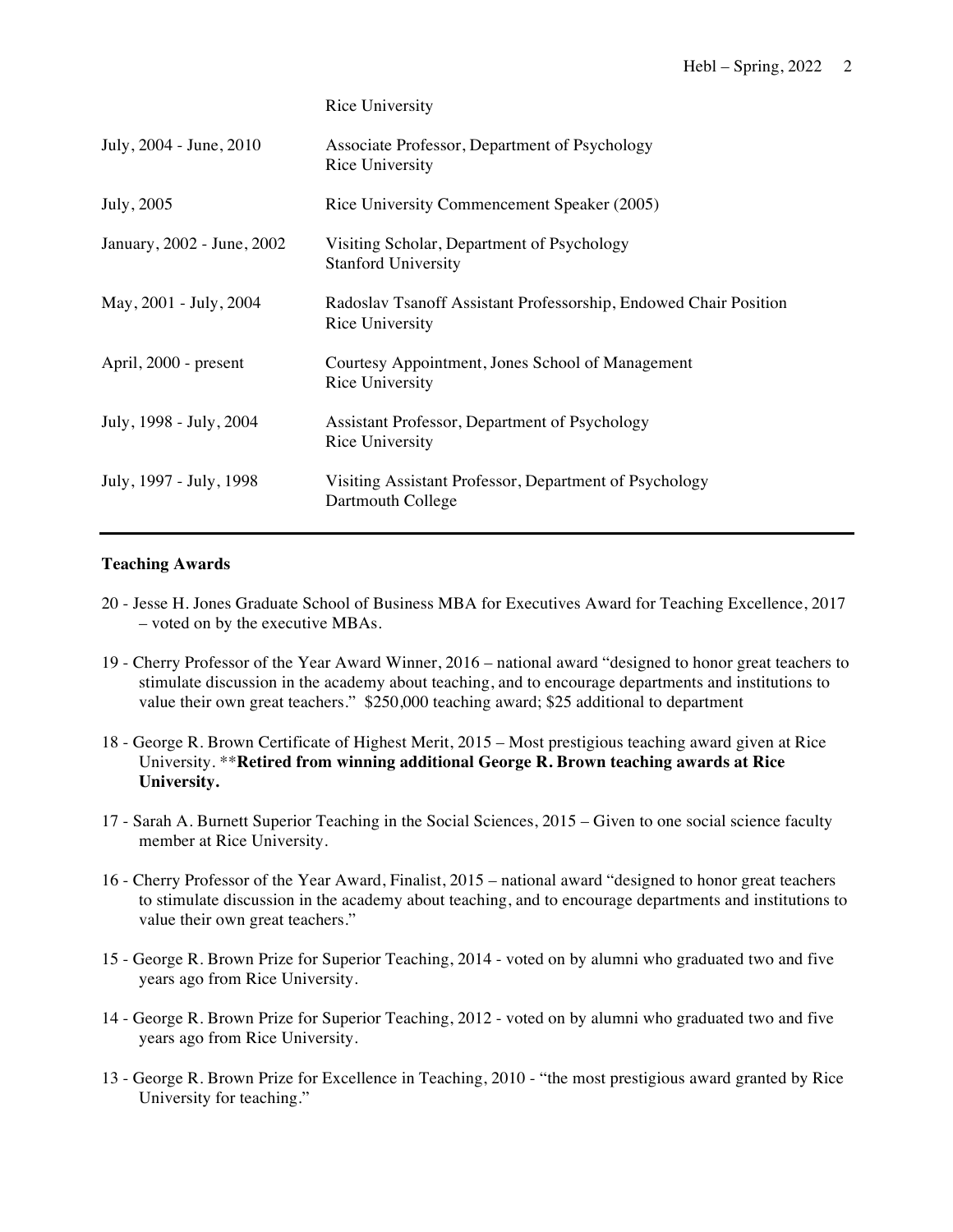- Nominated for CASE Professor of the Year Award, 2009; 2014; 2015 "salutes the most outstanding undergraduate instructors in the country – those who excel in teaching and positively influence the lives and careers of students."
- 12 Charles W. Duncan Jr. Achievement Award for Outstanding Faculty, 2008 "for outstanding achievement in both scholarship and teaching" at Rice University.
- 11 Nicolas Salgo Distinguished Teacher Award, 2008 voted on by the current junior and senior students at Rice University.
- 10 Distinguished Teaching Contributions Award, 2008 Awarded by Society of I/O Psychology in recognition of SIOP members who demonstrate a sustained record of excellence in teaching, as revealed by excellence in the classroom or via Web-based teaching, student development, and community service via teaching.
- 9 George R. Brown Award for Superior Teaching, 2005 voted on by alumni who graduated two and five years ago from Rice University.
- 8 Julia Miles Chance Prize for Excellence in Teaching, 2005 given to an associate or full professor at Rice who "provides students with intellectual challenge and inspiration in his or her field of study, shows sensitive leadership on campus." extraordinary dedication to students' professional development and advancement, and enhances gender-
- 7 Piper Foundation Teaching Award, 2004 Texas State Award from the Minnie Stevens Piper Foundation. One of 15 state-level awards given to university and college professors across Texas.
- 6 George R. Brown Award for Superior Teaching, 2004 voted on by alumni who graduated two and five years ago from Rice University.
- 5 George R. Brown Prize for Excellence in Teaching, 2003 "the most prestigious award granted by Rice University for teaching."
- 4 Graduate Student Association's Faculty Teaching / Mentoring Award, 2003 for "demonstrated commitment to graduate education and teaching graduate students at Rice University."
- 3 George R. Brown Award for Superior Teaching, 2002 voted on by alumni who graduated two and five years ago from Rice University.
- 2 Nicolas Salgo Distinguished Teacher Award, 2000 voted on by the current junior and senior students at Rice University.
- 1 Phi Beta Kappa Teaching Prize, 2000 non-tenured assistant professor judged to be "the most effective teacher among Assistant Professors at Rice University."
- Finalist for the Phi Beta Kappa Teaching Prize, 1999 non-tenured Rice University assistant professor who "demonstrates outstanding commitment to education and teaching performance."

### **Other Awards and Honors**

 Career Champion (2020). Recognized by the Center for Career Development for educating, connecting, and empowering Owls.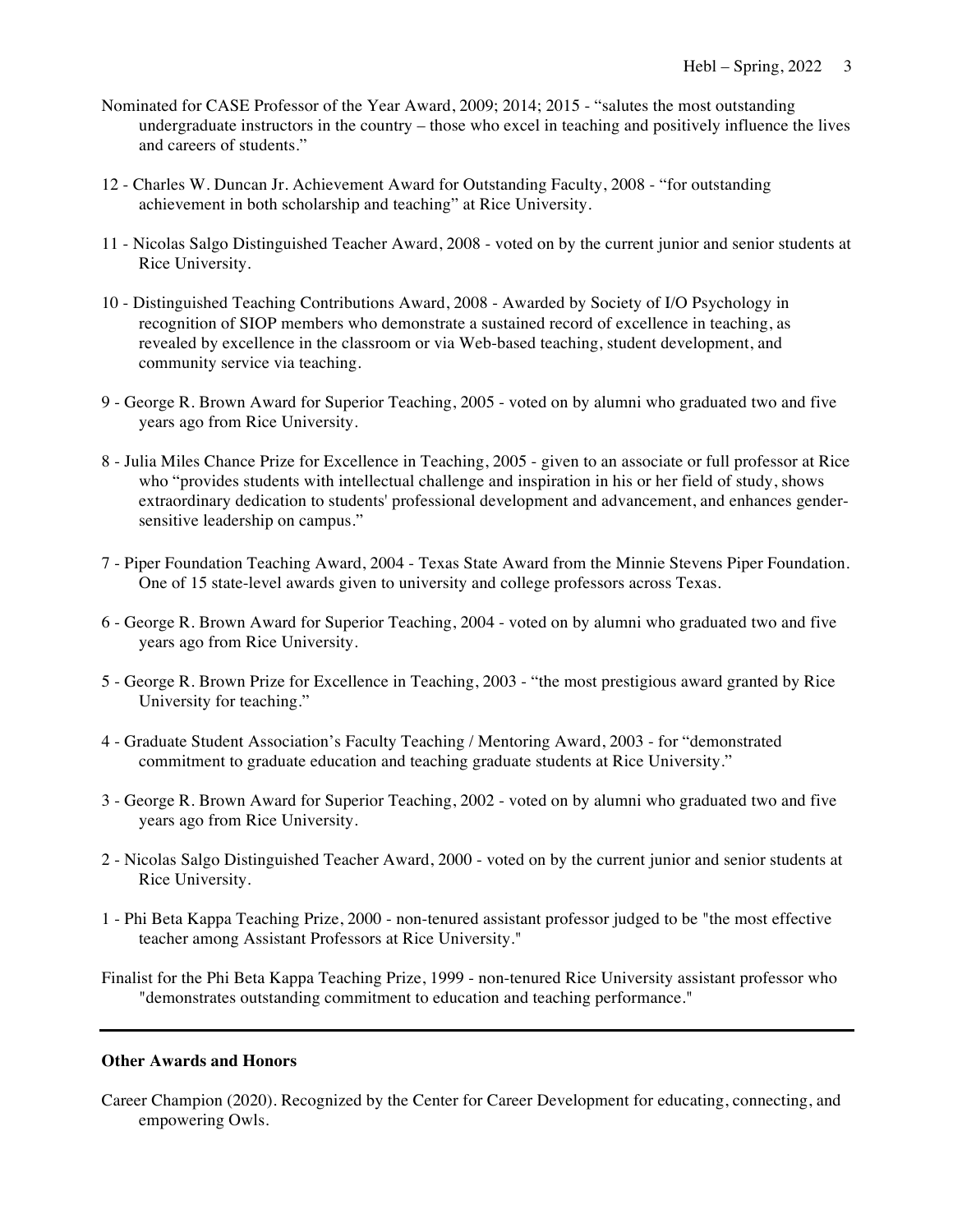G. Stanley Hall Lecturer (2020). Selected by Society of Teaching of Psychology (APA, Division 2) to speak at 4 APA national and regional conferences on teaching.

Jenessa Shapiro Award for Contributions to Diversity and Inclusion (2019). Given by SPSP.

- Presidential Mentoring Award (2018). Established to recognize faculty members with outstanding contributions to the mentoring of students.
- Female Career Award (2018). Nominated and selected by Equal Opportunity Committee of HEC Lausanne (UNIL), University of Lausanne, Switzerland.
- Wayland Academy Alumni Achievement Award (2017) awarded for "outstanding achievement," "representing the true ideals of the Academy," and "setting a living example of what a Wayland education is all about."
- Selected to give the APS David Myers Distinguished Lecture on the Science and Craft of Teaching Psychological Science (2017). APS Boston.
- The Sage Award for Scholarly Contribution (2014) lifetime award from the "Gender and Diversity in Organizations" Division at the Academy of Management that recognizes a present or past member of the division who has made outstanding scholarly contributions that have advanced our knowledge of gender and diversity in organizations.
- Mikki Hebl Women's Cross Country Award (2013) Named Rice University Athletics Award given yearly to the outstanding Rice women's cross country runner.
- One of 104 participants invited to attend the Gender & Work: Challenging Conventional Wisdom Conference (2013, 2014, 2015) at Harvard Business School.
- Lesbian, Gay, Bi-Sexual, and Transgender Committee's Research Award (2013) from Society of Industrial/Organizational Psychology (SIOP) for best peer reviewed submission focusing on LGBT issues. Co-recipients: Alex Lindsey, Noah Levine, and Eden King.
- Betty Vetter Award for Research (2011) From the Women in Engineering ProActive Network (WEPAN) for "notable achievement in research related to women in engineering."
- Finalist / Runner-up for the HR Division Scholarly Achievement Award (2007) given annually to most significant article published in human resource management.
- Commencement Speaker (2007) Wayland Academy, Beaver Dam, WI. Selected by the Headmaster.
- Commencement Speaker (2005) Rice University. Selected by President and Nominating Student Body.
- John C. Flanagan Award (2005). Presented to my students from the Society of Industrial and Organizational Psychology for the best student-directed paper. Co-recipients: Stacey Turner, Sarah Singletary, Jenessa Shapiro, and Eden King
- Women's Resource Center Impact Award, 2003 award for "service to campus and community; involvement empowerment of women." Rice University. in student life/activities; raising awareness of women's issues; and being a role model in the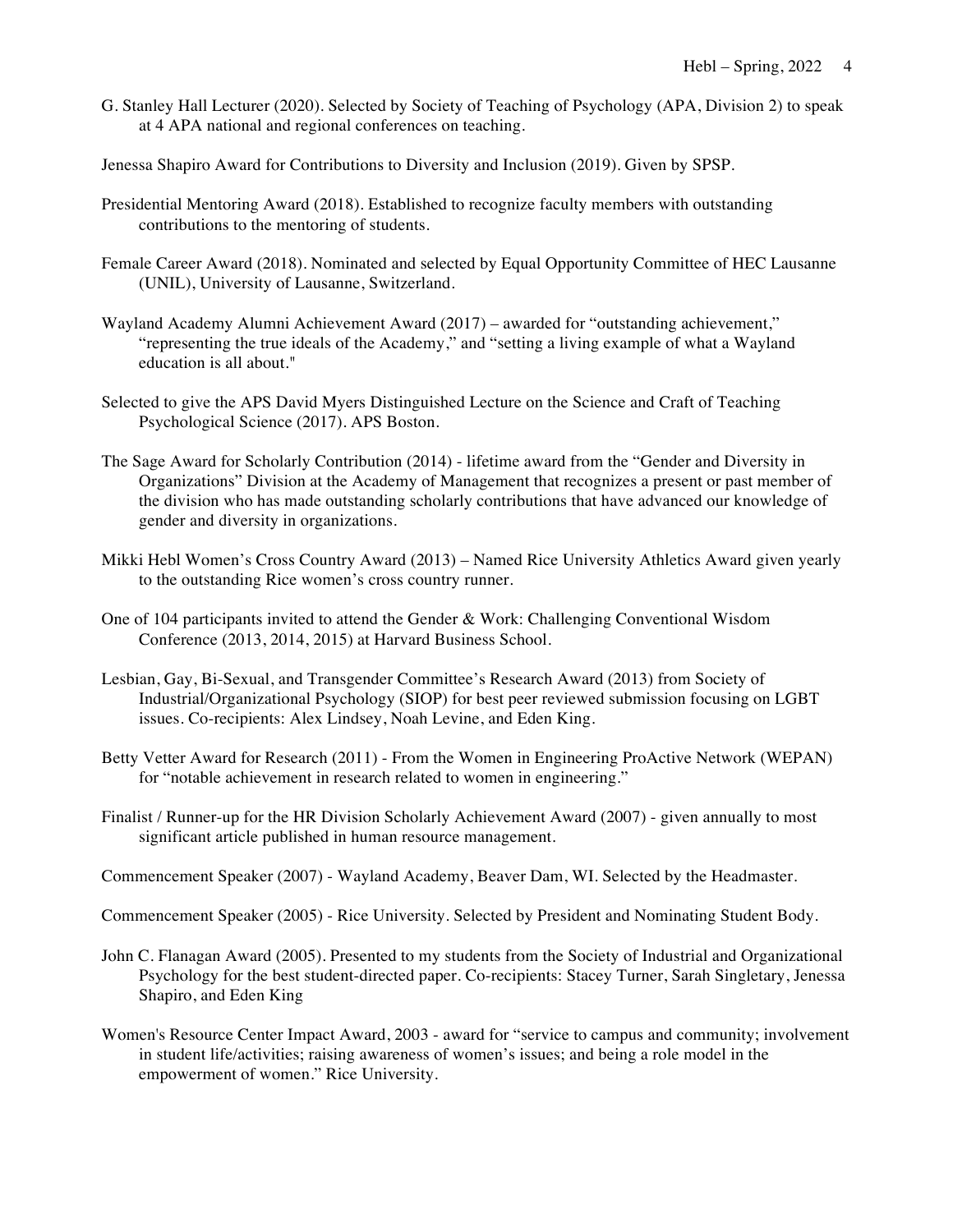- The Society for the Teaching of Psychology (APA Division Two) Award, 2003 \$500 for the poster judged as best incorporating new or innovative content into psychology courses. National Institute for the Teaching of Psychology. St. Petersburg, FL. Co-recipient: Julie McGuire
- Rice Premedical Society Outstanding Faculty Award, 2002 for "supporting students with their pre-medical studies; and time, effort, and thought given to advising students." Rice University.
- Selected Faculty Member to deliver the New Student Orientation Address, 2001 and 2012 before a crowd of 1000 incoming Rice University students.
- Distinguished Faculty Associate at Richardson College, 2000 for "appreciation for valuable contribution to the college system." Rice University.
- Women's Resource Center Impact Award, 1999 for "service to campus and community; raising awareness of women's issues; and being a role model in empowering women." Rice University.
- Hannah T. Croasdale Award, 1997 \$1,000 award given to the graduating Ph.D. candidate who "best exemplifies the qualities of a scholar, having intellectual curiosity and a dedicated commitment to the pursuit of new knowledge and teaching." Dartmouth College.
- Marshal for the Arts & Sciences Doctoral Degree candidates, 1997 Selected by the Dean to lead the Commencement Ceremonies at Dartmouth College.

Academic Excellence Award, Texas A&M University, 1994

 Honor Societies: Phi Kappa Phi, Academic Honor Society (inducted 1993); Sigma Chi National Research Honor Society (inducted 1991); Psi Chi National Honor Society (1989)

### **Publications**

#### *Books*

- 1 Hebl, M., Parker, M., & King, E. (under submission). Working together. The science of diversity.
- 2 King, E. B., Roberson, Q., & Hebl, M. R. (in press). *Research on Social Issues in Management: The Future of Scholarship on Race in Organizations* (Volume 3). Information Age Publishing.
- 3 King, E. B., Roberson, Q., & Hebl, M. R. (2020). *Research on Social Issues in Management: Perspectives of Gender and Work* (Volume 2). Information Age Publishing.
- 4 King, E. B., Roberson, Q., & Hebl, M. R. (2020). *Research on Social Issues in Management: Pushing our Understanding of Diversity in Organizations* (Volume 1). Information Age Publishing.
- 5 Lane, D. M., Scott, D., Hebl, M., Guerra, R., Osherson, D., & Zimmer, H. (2017). *Introduction to statistics.* Rice University.
- 6 Hebl, M., Brewer, C. L., & Benjamin, L. T., Jr., (2000). *Handbook for teaching introductory psychology. Volume 2*. NJ: Lawrence Erlbaum Associates.
- 7- Heatherton, T. F., Kleck, R. E., Hebl, M., & Hull, J. (2000). *The social psychology of stigma*. NY: Guilford Publications, Inc.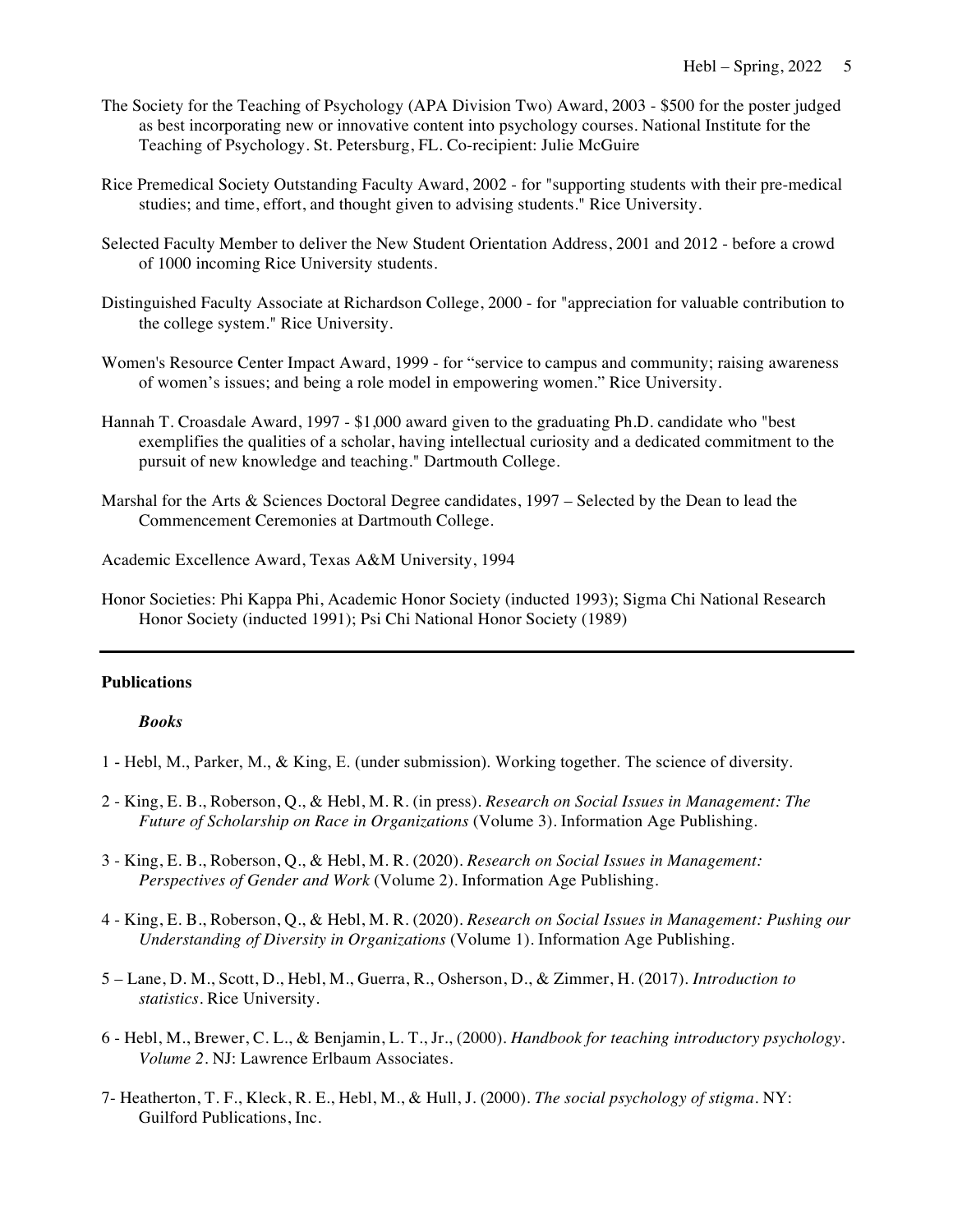*Journal Articles (\*Denotes both/all authors contributed equally)* 

- 134 Wu, F., Nittrouer, C. L., Nguyen, V., Hebl, M., Oswald, F., & Frieden, L. (in press). Now protected or still stigmatized? A 25 year outlook on the impact of the Americans with Disabilities Act. *Equality, Diversity, and Inclusion.*
- 133 –Walker, S. S., Corrington, A., Hebl, M., & King, E. (2021). Subtle discrimination overtakes cognitive resources and undermines performance. *Journal of Business and Psychology.* <https://rdcu.be/citzH>
- 132 \*Bilotta, I., \*Cheng, S. K., \*Ng, L. C., Corrington, A. R., Watson, I., Paoletti, J., Hebl, M. & King, E. B. (2020). Remote communication amid the coronavirus pandemic: Optimizing interpersonal communication and team performance. *Behavioral Science & Policy.* September.
- 131 Scullin, M. K., Hebl, M., Corrington, A., & Nguyen, S. (2020). Experimental sleep loss, racial bias, and the decision criterion to shoot in the police officer's dilemma task. *Scientific Reports, 10, 394. <https://www.nature.com/articles/s41598-020-77522-z>*
- 130 Corrington, A., Stewart, D., Madera, J., Ng, L., Williams, J., & Hebl, M., (2020). Diversity and  inclusion of understudied populations: A call to practitioners and researchers. *Consulting Psychology Journal: Practice and Research, 72(4),* 303–323.<https://doi.org/10.1037/cpb0000188>
- 129 Corrington, A., Ng, L., Cheng, S., Bilotta, I., Watson, I, Hebl, M., & King, E. (2020). How behavior science can inform policies to prevent discrimination against the Asian community in the era of  COVID-19. *Behavioral Science & Policy.* September. *[https://issuu.com/behavioralsciencepolicyassociation/docs/bsp\\_journal\\_special\\_online\\_covid\\_hebl](https://issuu.com/behavioralsciencepolicyassociation/docs/bsp_journal_special_online_covid_hebl)corrington\_2*
- 128 \*Boykin, C. M., Brown, D., Carter, J. T., Dukes, K., Green, D., Harrison, T., Hebl, M., Membere, A., McCleary-Gaddy, A., McJunkins, C., Simmons, C., Walker, S., Washington, S., & Williams, A. (2020). Anti-racist actions and accountability: Not more empty promises. *Equality, Diversity, and Inclusion. Awarded Outstanding Paper in the 2021 Emerald Literati Awards.*
- 127 Gruber, J., Mendle, J., \*Akinola, M., Atlas, L, Ayduk, Al, Barch, D. M., Feldman Barrett, L., Bliss- Moreau, E., Borelli, J. L., Bunge, S., Cantlon, J., Carter, R., Carter-Sowell, A., Chen, S., Cikara, M., Clark, L. A., Cuddy, A. J. C., Craske, M. G., Crocket, M.J., Crum, A., Davachi, L., Duckworth, A., Dutra, S. J., Eisenberger, N. I., Ferguson, M., Ford, B. Q., Frederickson, B., Gee, D. G., Goodman, S., Gopnik, A., Purdie Greenaway, V., Haines, E. L., Hamlin, J. K., Harkness, K., Hebl, M., Heller, W., Hooley, J., Johnson, S. L., Joormann, J., Kinzler, K. D., Kober, H., Kring, A. M., Page-Gould, E., Paluck, B. L., Lindquist, K. A., Lombrozo, T., Lourenco, S.F., McRae, K., Monin, J., Moskowitz, J. T., Natsuaki, M., Oettingen, G., Pfeifer, J., Prause, N., Rhodes, M., Saxbe, D., Seppala, E., Smith, P. K., Somerville, L. H., Spellman, B., Sturm, V., Tackett, J., Teachman, B, Thompson, R. J., Tracy, J. L., Tsai, J. L., Weinstock, L., & Wheatley, T. (2020). The future of women in psychological science. *Perspectives on Psychological Science. <https://doi.org/10.1177/1745691620952789>*
- 126 Bilotta, I., Cheng, S., Ng, L., Corrington, A., Watson, I, King, E., & Hebl, M. (2020). Using justice and fairness perceptions to inform best practices for layoffs during COVID-19. *Behavioral Science & Policy*. July*. [https://issuu.com/behavioralsciencepolicyassociation/docs/bsp\\_journal\\_special\\_online\\_covid\\_cheng](https://issuu.com/behavioralsciencepolicyassociation/docs/bsp_journal_special_online_covid_cheng)bilotta-ng-*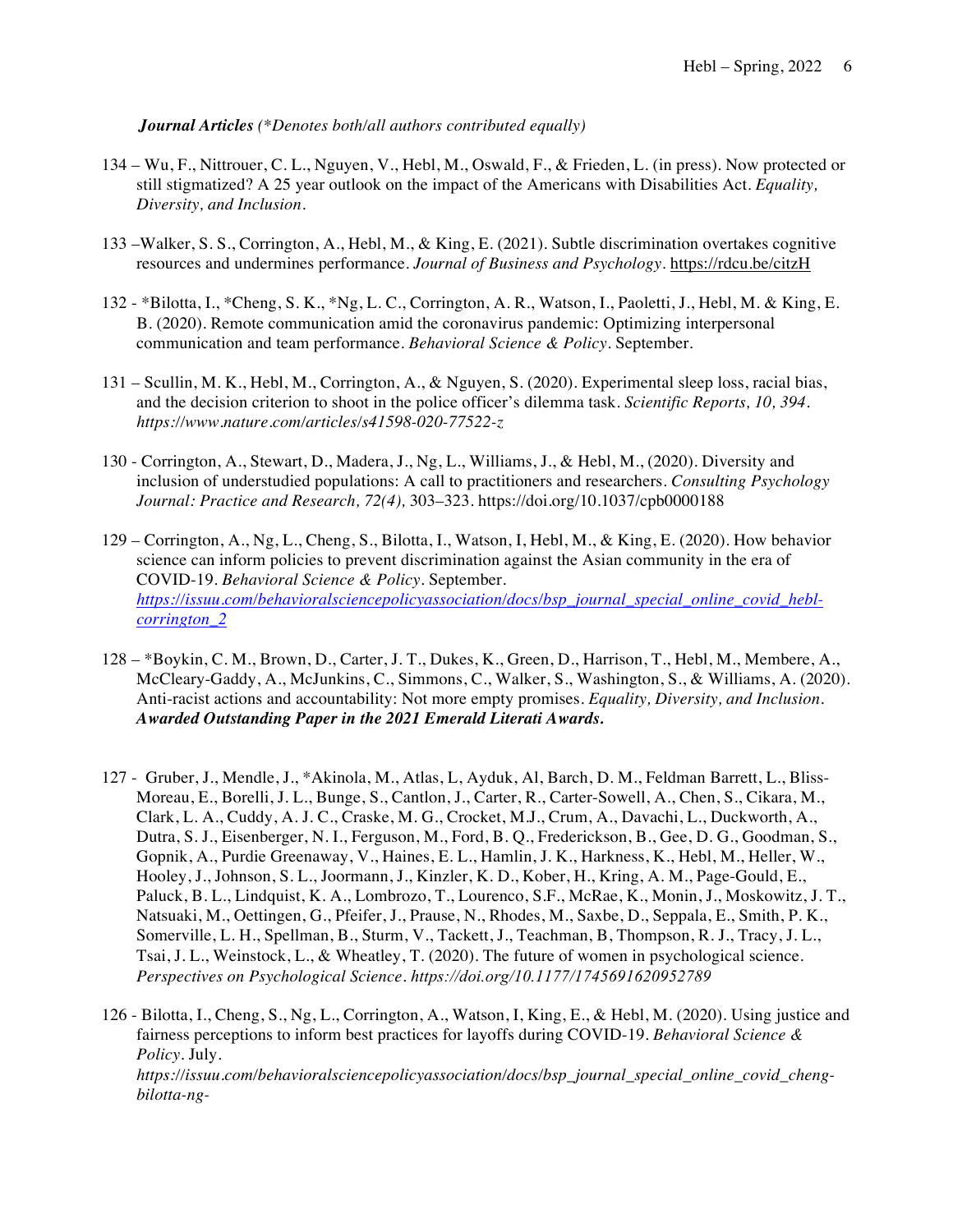- 125 Corrington, A., Ng, L., Phetmisy, C., Watson, C., Wu, F. , & Hebl, M. (2020). How bias thwarts successful aging at work. *Industrial Organizational Psychology, 13 (3), 413-416*.
- 124 Limbers, C. A., McCollum, C., Ylitalo, K. R., & Hebl, M. (2020). Physical activity in working mothers: Running low impacts quality of life. *Women's Health*, 16, 1-9.
- 123 Traylor, A. M., Ng, L. C., Corrington, A., Skorinko, J., & Hebl, M. R. (2020). Expanding research on working women more globally: Identifying and remediating current blindspots. *Journal of Social Issues*.<https://doi.org/10.1111/josi.12395>
- 122 Roberson, Q., King, E., & Hebl, M. (2020). Designing more effective practices to address workplace  inequality. *Behavioral Science and Policy, 6 (1), 39-49.*
- 121 Kath, L. M., Salter, N. P., Bachiochi, P., Brown, K. G., & Hebl, M. (2020). Teaching I-O psychology  to undergraduate students: Do we practice what we preach? *Industrial and Organizational Psychology: Perspectives on Science and Practice.*
- 120 Cheng, S., Corrington, A., Dinh, J., Hebl, M., King, E., Ng, L., Reyes, D., Salas, E., & Traylor, A. (2019). Challenging diversity training myths: Changing the conversation about diversity training to shape science and practice. *Organizational Dynamics*, 48(4), 1-11.
- 119 Williams, M., George-Jones, J., & Hebl, M. (2019). The face of STEM: Racial phenotypic stereotypicality predicts STEM persistence by - and ability attributions about - students of color.  *Journal of Personality and Social Psychology, 116(3), 416.*
- 118 Madera, J., Hebl, M., Valian, V., Martin, R., & Dial, H. (2019). Raising doubt in letters of recommendation for prospective faculty: Gender differences and their impact. *Journal of Business and Psychology, 34(3), 287-303. 2019 Editor Commendation Award from JBP given to 12 out of 800 papers.*
- 117 Nguyen, S. Corrington, A., Hebl, M., & Scullin, M. K. (2019). Endorsements of surgeon punishment and patient compensation in rested and sleep-restricted individuals. *JAMA Surgery, 154(6), 555-557.*
- 116 Corrington, A. R., Ramprasad, C., Narula, T., & Hebl, M. (2019) Age and gender bias medical students' diagnoses: A scope into gastroenterology. *Gastroenterology & Hepatology: Open Access, 10(3), 117-121.*
- 115 Corrington, A. R., Lane, D. M., Trump-Steele, R., Hebl, M. (2020). Effect sizes and the translation from diversity research to human resource management. In Stone, D. L., & Dulebohn, J. H. (Eds).  *Research in Human Resource Management*, 85-101.
- 114 Hebl, M., & King, E. B. (2019). Gender equality in the workplace: An introduction. *Archives of Scientific Psychology, 7(1)*, 1.
- 113 Hebl, M., Madera, J. M., & Botsford Morgan, W. (2019). Special issue on reducing discrimination in  the workplace: An introduction. *Personal Assessment and Decisions, 5(2), 1.*
- 112 Madera, J. M., & Hebl, M. (2019). To look or not to look: Acknowledging facial stigmas in the  interview to reduce discrimination. *Personnel Assessment and Decisions*, 5(2), 3.
- 111 \*Corrington, A. R., \*Nittrouer, C., Trump-Steele, R., Hebl, M. (2019). Letting him B: A study on the workplace experiences of bisexual employees. *Journal of Vocational Behavior*, 113, 129-142.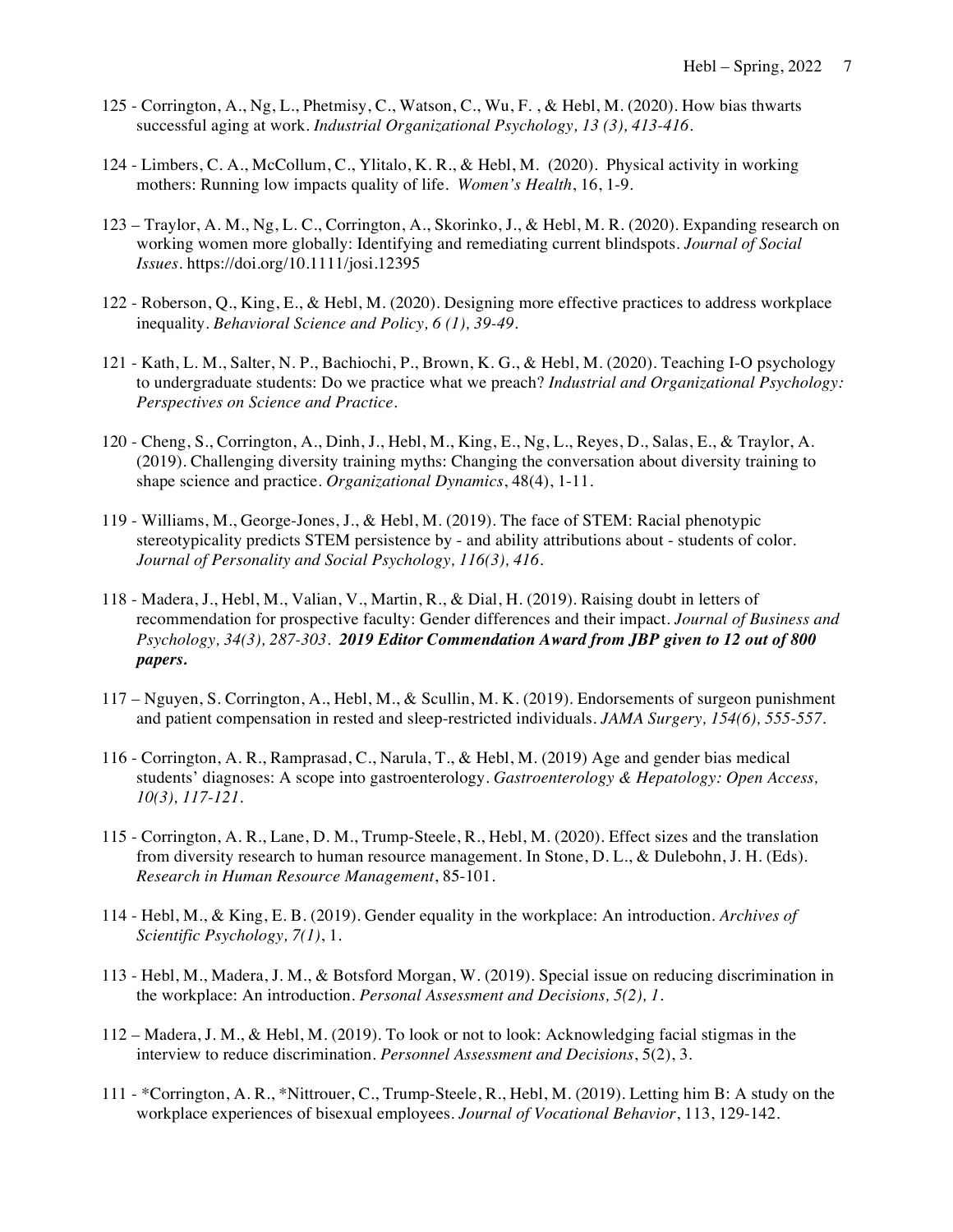- 110 Madera, J. M., Ng, L., Sundermann, J. M., & Hebl, M. (2019). Top management gender diversity and organizational attraction: When and why it matters. *Archives of Scientific Psychology*, 7(1), 90.
- 109 Fa Kaji, N., Cheng, S., & Hebl, M. (2019). The impact of suspect descriptions in university crime reports on racial bias. *Personal Assessment and Decisions, 5(2), 12.*
- 108 Young, C., Fa Kaji, N., Cheng, S., Beier, M., Hebl, M. (2019). Answering prospective student emails: The effect of student initiation, gender, and goals. *Archives of Scientific Psychology*, 7(1), 12.
- 107 \*Cheng, S., \*Corrington, A., \*Hebl, M., \*Ng, L., & \*Trump-Steele, R. A. (2018). Calling on male allies to promote gender equity in I/O psychology*. Industrial and Organizational Psychology,*
- 106 Brown, D., Martinez, L. R., & Hebl, M. (2018). Prejudice in perceptions of physicians? The influence of race and gender on evaluations of medical errors. *Journal of General Internal Medicine, 33(6), 807- 808.*
- 105 Crom, D. B., Ness, K. K., Martinez, L. R., Hebl, M. R., Robison, L. L., Hudson, M. M., & Brinkman, T. M. (2018). Workplace experiences and turnover intention among adult survivors of childhood cancer.  *Journal of Cancer Survivorship*, 1-10.
- 104 Nittrouer, C. L., O'Brien, K. R., Hebl, M., Trump-Steele, R. C. E., Gardner, D., & Rodgers, J. (2018). The impact of biomedical students' ethnicity and gender. *Equality, Diversity, and Inclusion: An International Journal*, 37(3), 254-264.
- 103 Nittrouer, C. L., Hebl, M. R., Trump-Steele, R., Ashburn-Nardo, L., Lane, D., & Valian, V. (2018). Gender bias in colloquium speakers. *Proceedings of the National Academy of Sciences*, 115 (1), 104- 108.
- 102 \*Cheng, S., \*Corrington, A., \*Hebl, M., \*Ng, L., & \*Watson, I. (2018). Victim precipitation and the  wage gap*. Industrial and Organizational Psychology, 11 (1), 144-151.*
- 101 King, E. B., Avery, D. R., Hebl, M., & Cortina, J. (2018). Systematic subjectivity: How subtle biases  infect the scholarship review process. *Journal of Management*, *44,* 843-853.
- 100 Corrington, A., & Hebl, M. (2018). America clearly isn't ready for a female president: Why? *Equality, Diversity and Inclusion: An International Journal, 37 (1), 31-43*
- 99 Colella, A., Hebl, M., & King, E. B. (2017). One hundred years of discrimination research in *JAP*: A  sobering synopsis. *Journal of Applied Psychology, 102 (3), 500-513.*
- 98 Martinez, L. R., Xu, S. X., & Hebl, M. R. (2017). Utilizing education and perspective taking to remediate the stigma of taking antidepressants. *Community Mental Health Journal, 1-10.*
- 97 Martinez, L. R., Hebl, M., Smith, N. A., & Sabat, I. E. (2017). Standing up and speaking out against  prejudice toward gay men in the workplace. *Journal of Vocational Behavior*, 103, 71-85.
- 96 Cheung, H. K.\*, Hebl, M.\*, King, E.\*, Markell, H.\*, Moreno, C.\*, & Nittrouer, C. L\*. (2017). Back to  the future: Methodologies that capture real people in the real world. *Social Psychology and Personality Science, 8 (5), 564-572*
- 95 Lyons, B., Martinez, L., Ruggs, E., Hebl, M., Ryan, A. M., O'Brien, K., & Roebuck, A., (2016). To say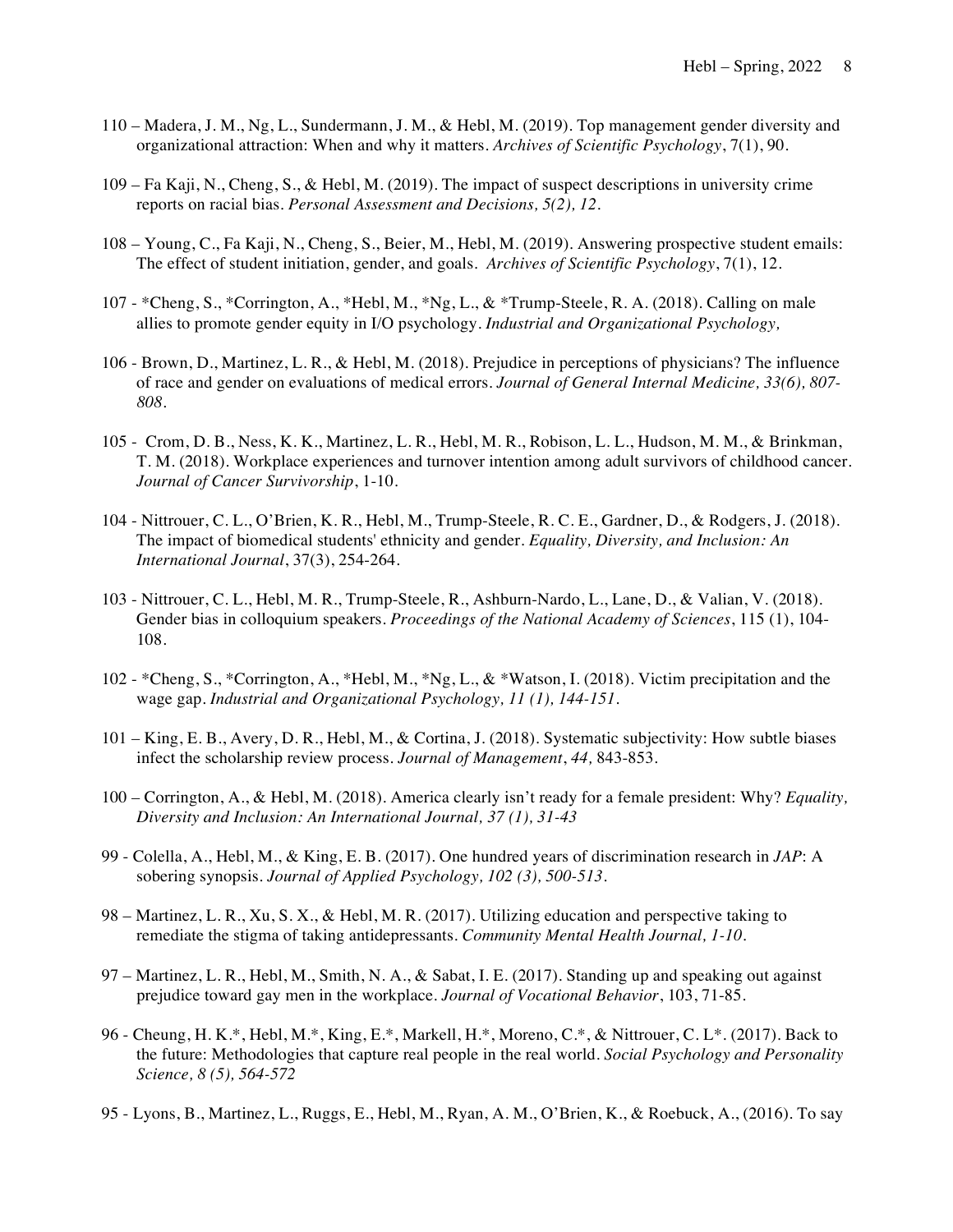or not to say: Different strategies of acknowledging a visible disability. *Journal of Management, 44(5), 1980-2007.* 

- 94 Randall, J. G., Zimmer, C. U., O'Brien, K. R., Trump-Steele, R., Villado, A. J., & Hebl, M. (2016). Sizing up requests? Weight discrimination in helping behavior. *European Review of Applied Psychology*, 67, 125-137.
- 93 Hebl, M., Barron, L. G., Cox, C., & Corrington, A. (2016). The efficacy of sexual orientation anti- discrimination legislation. *Equality, Diversity, and Inclusion: An International Journal, 35(7/8),* 449- 466*.*
- 92 O'Brien, K. R., McAbee, S. T., Hebl, M., & Rodgers, J. R. (2016). The impact of interpersonal discrimination and stress on health and performance for early career STEM academicians. *Frontiers in Psychology, 7,* 1-11*.*
- 91 Ruggs, E. N., Hebl, M. R., Caridad Rabelo, V., Weaver, K. B., Kovacs, J., & Kemp, A. S. (2016). Baltimore is burning: Can I-O psychologists help extinguish the flames? Focal article in *Industrial and Organizational Psychology Perspectives on Science and Practice, 9(3),* 525-547.
- 90 Cheung, H. K., Lindsey, A., King, E., & Hebl, M. (2016). Beyond gender: Exploring the effects of femininity and masculinity on women's use of influence tactics. *Gender in Management: An International Journal, 31(1), 43-60.*
- 89 Martinez, L., O'Brien, K., & Hebl, M. (2016). Fleeing the ivory tower: Gender differences in the  turnover experiences of women faculty. *Journal of Women's Health*.
- 88 Martinez, L., & Hebl, M. (2016). Surviving or thriving? Childhood cancer survivors' identity disclosures in the workplace. *Journal of Cancer Survivorship, 10(2), 416-424.*
- 87 Fa-Kaji, N., Nguyen, L., Hebl, M., & Skorinko, J. (2016). Is "bow" for an arrow or for hair? A classroom demonstration on gender differences in interpreting ambiguous information. *Teaching of Psychology, 43(4),* 314-317.
- 86 Ruggs, E., Martinez, L., Hebl, M., & Law, C. (2015). Workplace trans-actions: How organizations, coworkers, and individual openness influence perceived gender identity discrimination. *Psychology of Sexual Orientation and Gender Diversity, 2,* 404-412.
- 85 Hernandez, M., Avery, D. R., Tonidandel, S., Hebl, M., McKay, P., & Smith, A. (2015). The role of proximal social contexts: Assessing stigma-by-association effects on leader appraisals. *Journal of Applied Psychology*, *101*(1), 68-85.
- 84 Martinez, L., White, C., Shapiro, J., & Hebl, M. (2015). Selection BIAS: Stereotypes and discrimination related to having a history of cancer*. Journal of Applied Psychology*, *101*(1), 122-128.
- 83 Lindsey, A., King, E., Cheung, H., Hebl, M., Lynch, S., & Mancini, V. (2015). When do women respond against discrimination? Exploring factors of subtlety, form, and focus. *Journal of Applied Social Psychology, 45*(12), 649-661*.*
- 82 O'Brien, K.R., Martinez, L. R., Ruggs, E. N., Rinehart, J., & Hebl, M. (2015). Policies that make a difference: Bridging gender equity and the work-family gap in academia. *Gender in Management*, *30*(5), 414-426.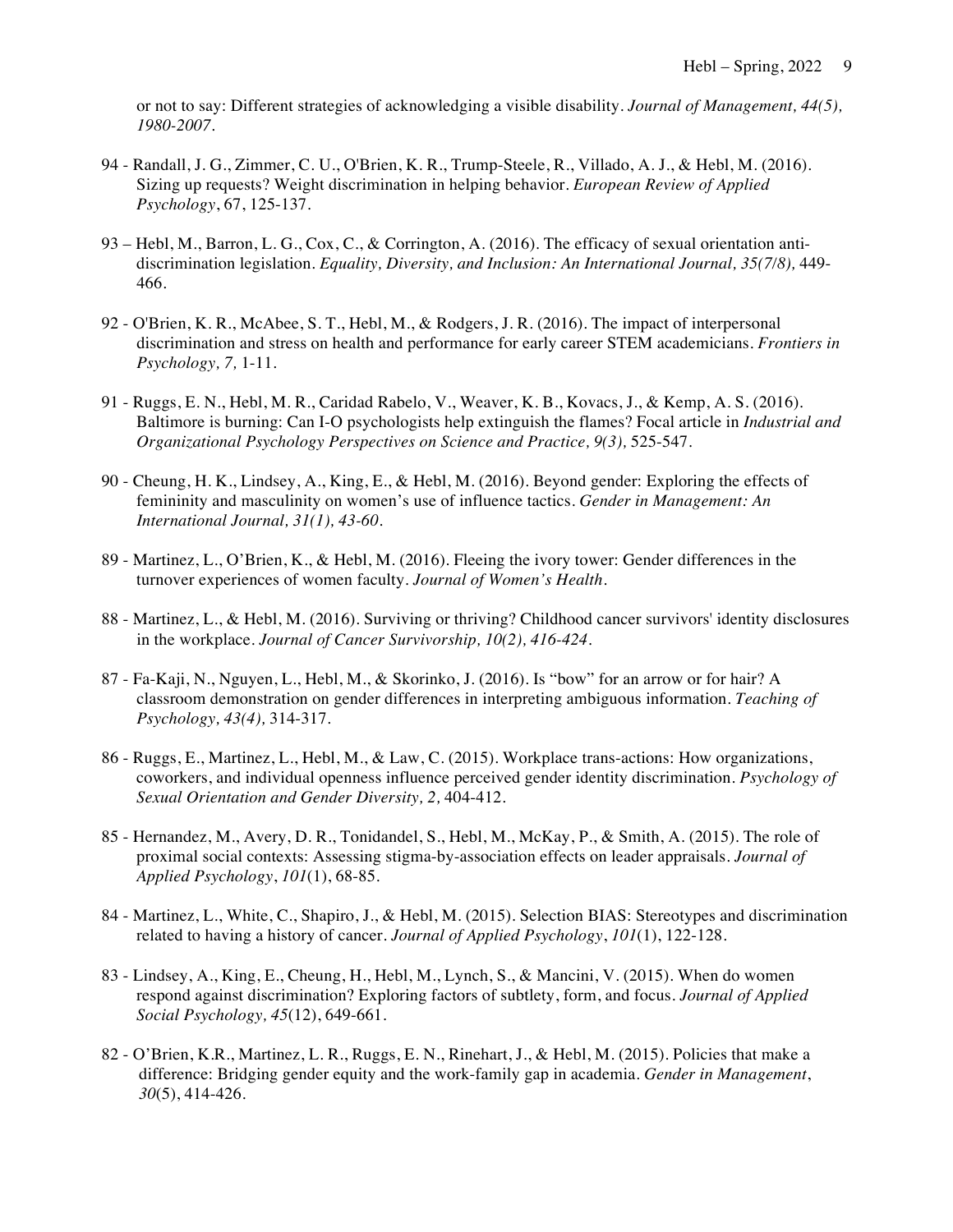- 81 Ruggs, E., Williams, A., & Hebl, M. (2015). Weight isn't selling: The insidious effects of weight  stigmatization in retail settings. *Journal of Applied Psychology*. *100,* 1483-1496.
- 80 O'Brien, K., & Hebl, M. (2015). Great expectations in academia: Realistic job previews on jobs and work-family balance. *Gender in Management, 30*(6), 457-478*.*
- 79 Lindsey, A., King, E., Hebl, M., & Levine, N. (2014). The impact of method, motivation, and empathy  on diversity training effectiveness. *Journal of Business and Psychology*, 1-13.
- 78 Plaut, V. C., Thomas, K. M., & Hebl, M. R. (2014). Race and ethnicity in the workplace: Spotlighting  the perspectives of historically stigmatized groups. *Cultural Diversity and Ethnic Minority Psychology*, *20*(4), 479-482.
- 77 Nittrouer, C. L., Trump, R. C., O'Brien, K. R., & Hebl, M. (2014). Stand up and be counted: In the long run, disclosing helps all. *Industrial and Organizational Psychology*, *7*(2), 235-241.
- 76 King, E. B., Rogelberg, S. G., Hebl, M. R., Braddy, P. W., Shanock, L. R., Doerer, S. C., & McDowell‐ Larsen, S. (2014). Waistlines and ratings of executives: Does executive status overcome obesity  stigma?. *Human Resource Management*.
- 75 Ruggs, E. R., Hebl, M., Singletary, S. L. B., & Fa-Kaji, N. (2014). Selection biases that emerge when age meets gender. *Journal of Managerial Psychology*, 29(8), 1028-1043.
- 74 Madera, J. M., King, E., & Hebl, M. (2013). Enhancing the effects of sexual orientation training: The effects of setting goals and training mentors on attitudes and behaviors*. Journal of Business and Psychology, 28(1*), 79-91.
- 73 Walker, S. S., Madera, J. M., & Hebl, M. R. (2013). Effects of leader race and leader mistake on  patronizing behaviors. *Journal of Business Diversity, 13*(1), 52-64.
- 72 Botsford Morgan, W. B., Singletary, S. L. B., Hebl, M., & King, E. (2013). A field experiment: Reducing interpersonal discrimination toward pregnant job applicants. *Journal of Applied Psychology, 98(5), 799-809.*
- 71 Narula, T., Rampasand, C., Ruggs, E. N., & Hebl, M. (2013). Increasing colonoscopies? A psychological perspective on opting-in versus opting-out. *Health Psychology, 33(11), 1426-1429.*
- 70 Martinez, L. M., Ruggs, E., Sabat, I., Hebl, M., & Binggeli, S. (2013). The role of organizational leaders in sexual orientation equality at organizational and federal levels. *Journal of Business and Psychology*, *28*(4), 455-466.
- 69 Madera, J. M., & Hebl, M. R. (in press). "Don't stigmatize": The ironic effects of equal opportunity guidelines in interviews. *Basic and Applied Social Psychology, 35*(1), 123-130*.*
- 68 Barron, L. G., & Hebl, M. (2013). The force of law: The effects of sexual orientation anti-discrimination  legislation on interpersonal discrimination. *Psychology, Public Policy, & Law, 19,* 191-205.
- 67 Volpone, S. D., Stewart, R. W., Luksyte, A., Avery, D. R., Hernandez, M., McKay, P.F., & Hebl, M. R. (2013). Examining the draw of diversity: How diversity climate perceptions affect job pursuit  intentions. *Human Resource Management, 52*, 175-193.
- 66 Ruggs, E. N., Law, C., Cox, C., Roehling, M. V., Wiener, R. L., Hebl, M., & Barron, L. (2013). Gone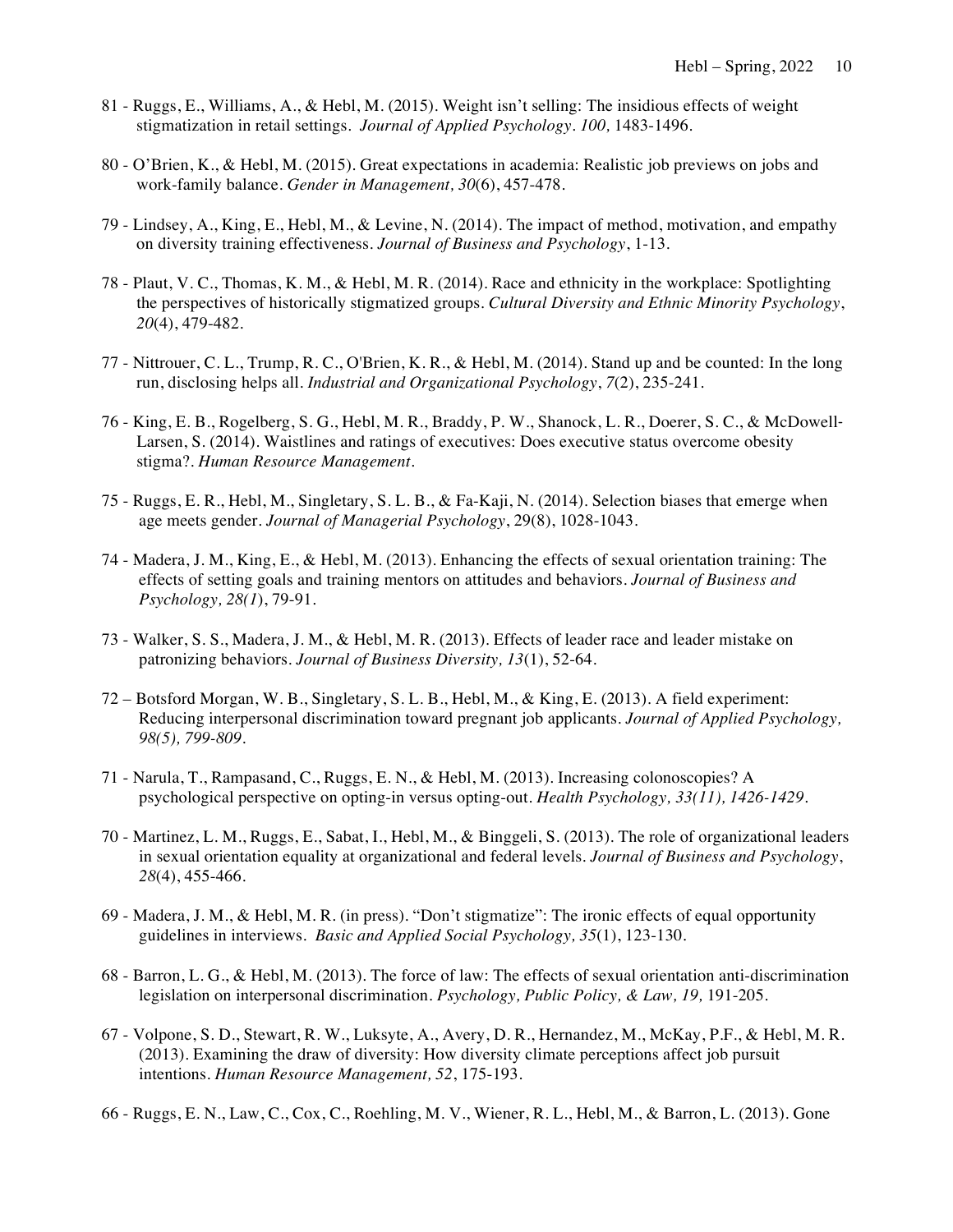with discrimination. Focal Article in *Industrial and Organizational Psychology: Perspectives on*  fishing: I/O psychologists' missed opportunities to understand marginalized employees' experiences *Science and Practice, 6*, 39-60.

- 65 King, E. B., Hebl, M. R., Botsford Morgan, W., & Ahmad, A. (2012). Experimental field research on sensitive organizational topics. *Organizational Research Methods, 16(4*), 501-521.
- 64 King, E. B., Botsford, W. E., Hebl, M., Kazama, S., & Perkins, A., Dawson, J. (2012). Benevolent sexism at work: Gender differences in the distribution of challenging developmental experiences.  *Journal of Management, 38, 1835-1866.*
- 63 Martinez, L. R., Law, C., & Hebl, M. (2012). How sexuality information impacts attitude and behaviors toward gay service members. *Military Psychology, 24*, 461-472.
- 62 Hebl, M., Williams, M., Kell, H., Sundermann, J., & Davies, P. (2012). Selectively confirming friends: The influence of racial stereotypicality on social networks. *Journal of Experimental Social Psychology, 48*, 1329-1335.
- 61 Smith, A. N., Botsford, W. E., King, E., & Hebl, M. (2012). The ins and outs of diversity management: The effect of authenticity on outsider perceptions and insider behaviors. *Journal of Applied Social Psychology, 42,* E21-E55.
- 60 Madera, J., King, E. B., & Hebl, M. R. (2012). Bringing social identity to work: The influence of manifestation and suppression on perceived discrimination, job satisfaction, and turnover intentions.  *Cultural Diversity and Ethnic Minority Psychology, 18,* 165-170.
- 59 Madera, J. M., & Hebl, M. (2012). Discrimination against facially stigmatized applicants in interviews:  An eye-tracking and face-to-face investigation. *Journal of Applied Psychology*, 97(6), 317-330.
- 58 Hebl, M., Tonidandel, S., Lin, J., & Ruggs, E. R. (2012). The impact of like-mentors for gay and lesbian employees. Human Performance, 25, 52-71.
- employees. *Human Performance*, 25, 52-71. 57 Law, C. L., Martinez, L. R., Ruggs, E. N., Hebl, M. R., & Akers, E. (2011). Trans-parency in the workplace: How the experiences of transsexual employees can be improved. *Journal of Vocational Behavior, 79,* 710-723.
- 56 Ruggs, E. R., Martinez, L., & Hebl, M., (2011). How individuals and organizations can reduce  interpersonal discrimination. *Social and Personality Psychology Compass, 5,* 29-42.
- 55 Barron, L. G., Hebl, M., & King, E. B. (2011). Effects of manifest ethnic identification on employment  discrimination. *Cultural Diversity and Ethnic Minority Psychology, 17,* 23-30.
- 54 Barron, L. G., & Hebl, M. (2010). Reducing "acceptable" stigmas through legislation. *Social Issues and Policy Review, 4, 1-30*.
- 53 Bavishi, A., Madera, J. M., & Hebl, M. (2010). The effect of professor ethnicity and gender on student evaluations: Judged before met. *Journal of Diversity in Higher Education.*
- 52 Bradley-Geist, J., King, E. B., Skorinko, J., Hebl, M., & McKenna, C. (2010). Moral credentialing by associations: The importance of choice and bias. *Personality and Social Psychology Bulletin, 36,* 1564- 1575.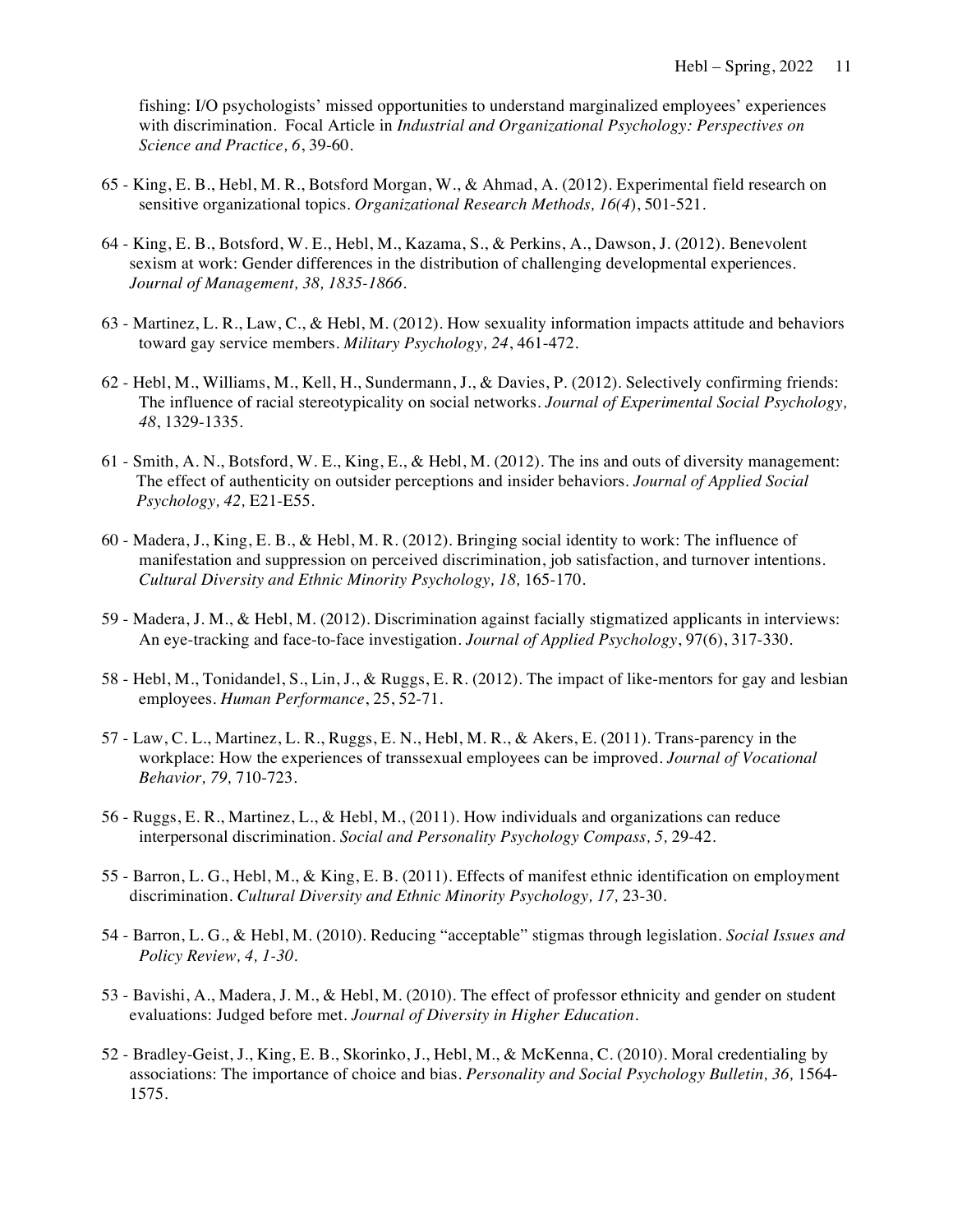- 51 Barron, L. G., & Hebl, M. (2010). Extending LGBT supportive organizational policies: Communities matter too. *Industrial and Organizational Psychology: Perspectives on Science and Practice, 3*, 79-81.
- 50 Martinez, L. R., & Hebl, M. (2010). Additional agents of change in promoting LGBT inclusiveness in  organizations. *Industrial and Organizational Psychology: Perspectives on Science and Practice, 3*, 82- 85.
- 49 Wang, K., Barron, L. G., & Hebl, M. (2010). Making those who cannot see look best: Effects of visual resume formatting on ratings of job applicants with blindness. *Rehabilitation Psychology, 55*, 68-73.
- 48 Knight, J. L., King, E. B., & Hebl, M. (2010). The influence of economic threat on aspects of  stigmatization. *Journal of Social Issues*, 66, 446-460.
- 47 Ruggs, E., King, E. B., Hebl, M., & Fitzsimmons, M. (2010). Assessment of weight stigma. *Obesity Facts. Special Issue: The burden of the burden: Interdisciplinary advances in weight stigma research, 3*, 60-69.
- 46 Hebl, M., King, E. B., & Perkins, A. (2009). Ethnic differences in the stigma of obesity: Identification and engagement with a thin ideal. *Journal of Experimental Social Psychology, 45,* 1165-1172.
- 45 King, E. B., Hebl, M., George, J., & Matusik, S. (2009). Understanding tokenism: Antecedents and consequences of psychological climate for gender inequity. *Journal of Management, 2,* 482-510.
- 44 Avery, D. R., Richeson, J., Hebl, M., & Ambady, N. (2009). It doesn't have to be uncomfortable: The role of behavioral scripts in Black-White interracial interactions. *Journal of Applied Psychology*, 94, 1382-1393.
- 43 Madera, J., Hebl, M., & Martin, R. (2009). Gender and letters of recommendation for academics: Agentic and communal differences. *Journal of Applied Psychology*, 94, 1591-1599.
- 42 \*Singletary, S. L., & Hebl, M. (2009). Compensatory strategies for reducing interpersonal discrimination: The effectiveness of acknowledgments, increased positivity, and individuating  information. *Journal of Applied Psychology, 94*, 797-805.
- 41 King, E. B., Hebl, M., & Beal, D. (2009). Conflict and cooperation in diverse workgroups. *Journal of Social Issues, 65,* 261-285.
- 40 Hebl, M., Ruggs, E., Singletary, S. L., & Beal, D. J. (2008). Perceptions of obesity across the lifespan. In R Puhl & Latner, J. (Eds.) *Obesity, 16*, S46-S52.
- 39 Leslie, L. M., King, E. B., Bradley, J. C., & Hebl, M. (2008). Triangulation across methodologies: All signs point to persistent stereotyping and discrimination in organizations. *Industrial and Organizational Psychology: Perspectives on Science and Practice, 1*, 399-404.
- 38 Hebl, M., King, E., Turchin, J., & Williams, M. (2008). The grapefruit contest: Gender differences in competition and intimacy. *Teaching of Psychology, 35*, 18-21.
- 37 King, E. B., Reilly, C., & Hebl, M. (2008). The best and worst of times: Dual perspectives of "coming out" in the workplace. *Group and Organization Management*, *33,* 566-601.
- 36 King, E. B., De Chermont, K., West, M. A., Dawson, J., & Hebl, M. (2007). How innovation can alleviate negative consequences of demanding work contexts: The influence of climate for innovation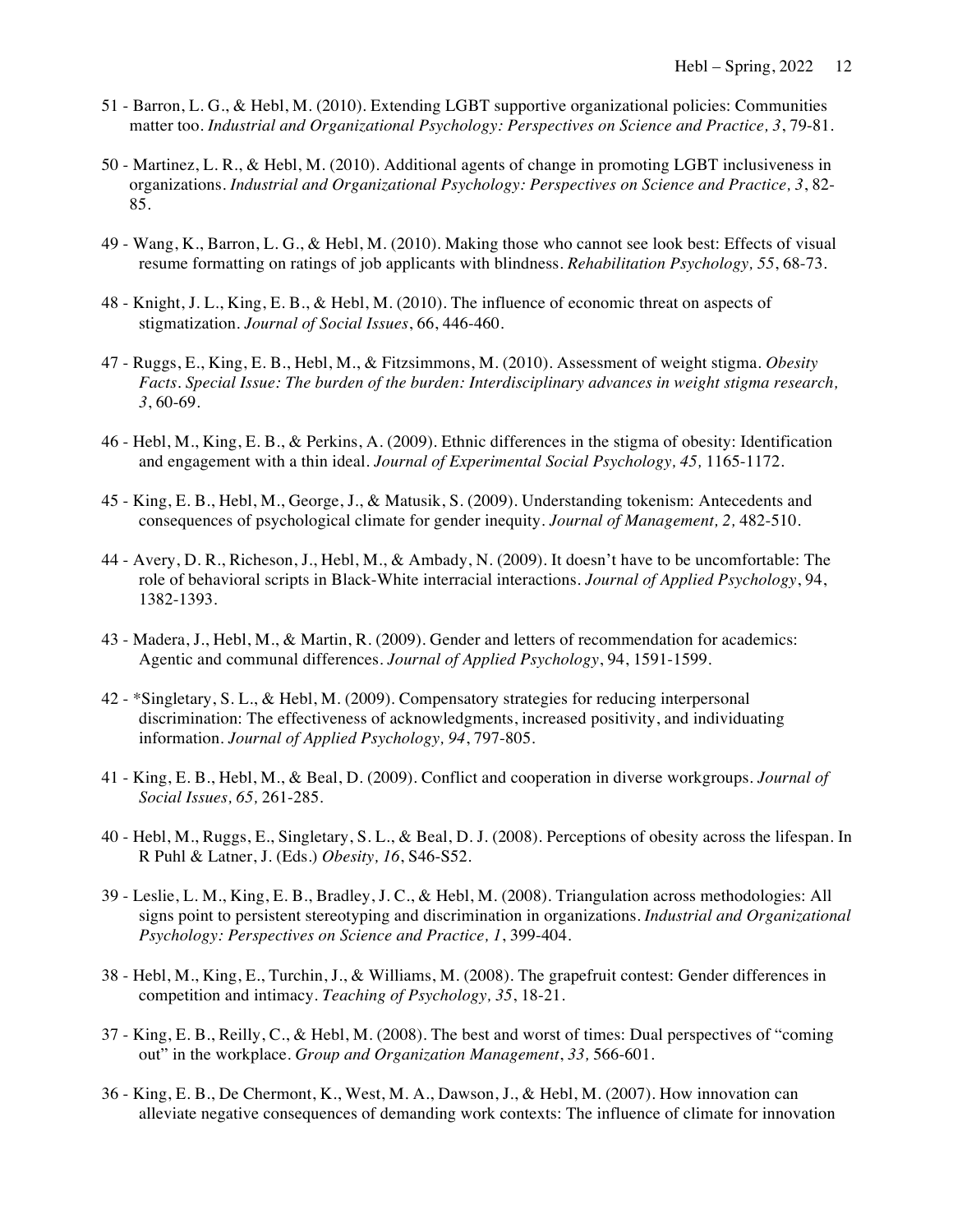on organizational outcomes. *Journal of Occupational and Organizational Psychology*, *80*, 631-645.

- 35 Hebl, M., King, E. B., Glick, P., Singletary, S., & Kazama, S. (2007). Hostile and benevolent reactions traditional roles. *Journal of Applied Psychology*, 92, 1499-1511. toward pregnant women: Complementary interpersonal punishments and rewards that maintain
- traditional roles. *Journal of Applied Psychology*, 92, 1499-1511.<br>34 Law, C. L., King, E., Zitek, E., & Hebl, M. (2007). Methods for understanding the stigma of AIDS in the United States: A review and future directions. In N. Varas Diaz & I. Serrano-Garcia (Eds.) International Perspectives on AIDS Stigma. *Interamerican Journal of Psychology*. *41*, 75-86*.* San Juan, Puerto Rico.
- 33 \*Zitek, E. M., & Hebl, M. (2007). The role of social norm clarity in the influenced expression of prejudice over time. *Journal of Experimental Social Psychology, 43*, 867-876.
- 32 Madera, J., Podratz, K., King, E. B., & Hebl, M. (2007). Schematic responses to sexual harassment complainants: The influence of gender and physical attractiveness. *Sex Roles, 56,* 223-230.
- 31 McKay, P. F., Avery, D. R., Hernandez, M., Morris, M., & Hebl, M. (2007). Racial differences in employee retention: Are diversity climate perceptions the key? *Personnel Psychology, 60*, 35-62. Paper awarded Finalist / Runner-up for the HR Division Scholarly Achievement Award for 2007*.*
- 30 Skorinko, J. L., Kemmer, S., Hebl, M., & Lane, D. M. (2006). A rose by any other name…: Color- naming influences on decision making. *Psychology and Marketing, 23,* 975-993.
- 29 King, E., Shapiro, J. L., Hebl, M., Singletary, S., & Turner, S. (2006). The stigma of obesity in customer service: A mechanism for remediation and bottom-line consequences of interpersonal discrimination.  *Journal of Applied Psychology, 91*, 579-593.
- 28 King, E. B., Madera, J. M., Hebl, M., Knight, J. L., & Mendoza, S. (2006). What's in a name? A multiracial investigation of the role of occupational stereotypes in selection decisions. *Journal of Applied Social Psychology, 36*, 1145-1159.
- 27 Hebl, M., & Skorinko, J. L. (2005). Acknowledging one's physical disability in the interview: Does  "when" make a difference? *Journal of Applied Social Psychology, 35,* 2477-2492.
- 26 Williams, M. J., & Hebl, M. (2005). Warding off the attacker: Self defense in theory and in practice.  *Journal of Applied Social Psychology, 35*, 366-382.
- 25 Knight, J. L., & Hebl, M. (2005). Affirmative reaction: The influence of type of justification on nonbeneficiary attitudes toward affirmative action plans in higher education. *Journal of Social Issues, 61,* 547-568.
- 24 King, E., George, J., & Hebl, M. (2005). Linking personality to helping behaviors at work: An  interactional perspective. *Journal of Personality*, *73*, 585-607.
- 23 Hebl, M., & Turchin, J. (2005). The stigma of obesity: What about men? *Basic and Applied Social Psychology*, *27*, 267-275.
- 22 Hebl, M., & Dovidio, J. F. (2005). Promoting the "social" in the examination of social stigmas.  *Personality and Social Psychology Review, 9*, 156-182.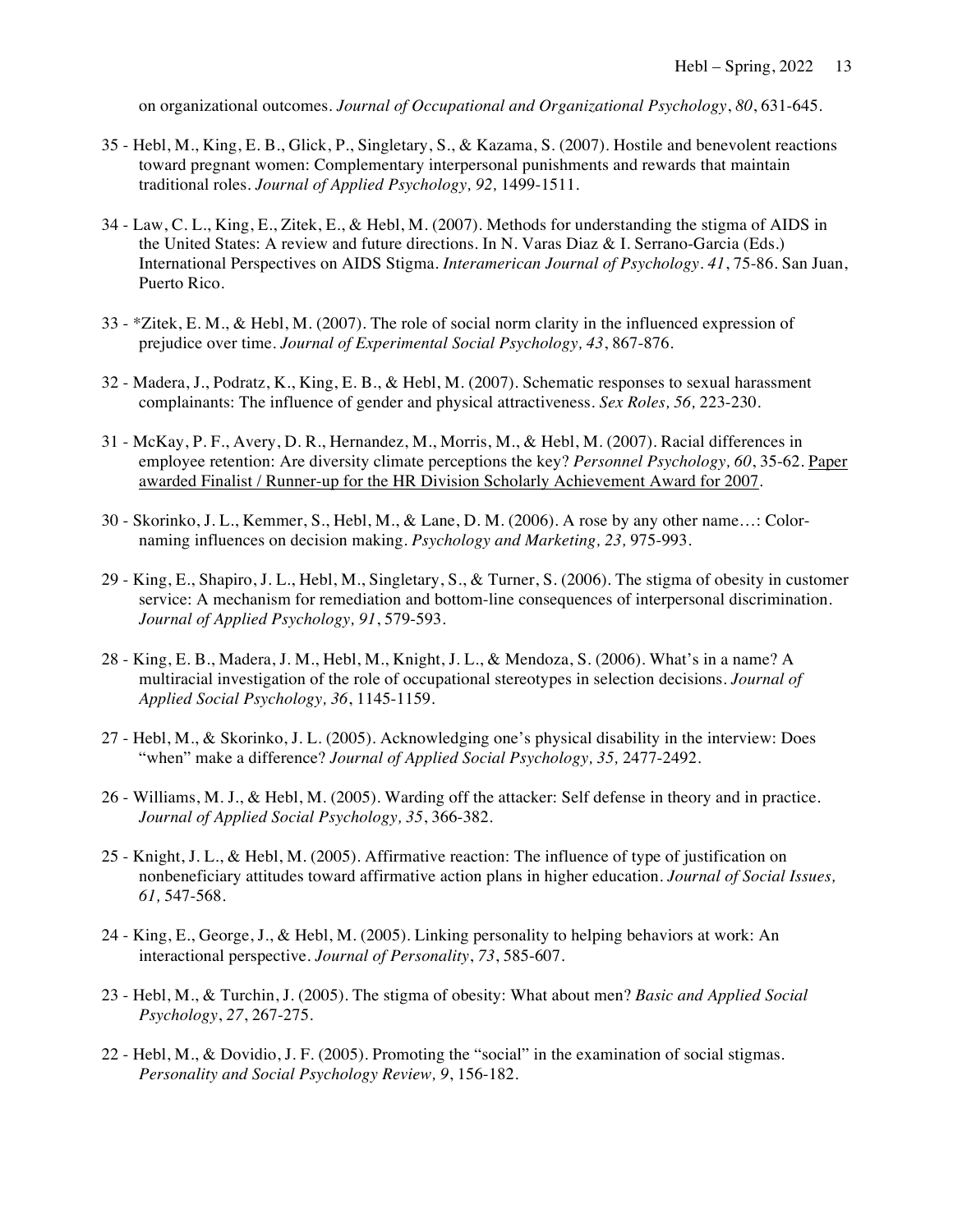- 21 \*Hebl, M., King, E., & Lin, J. (2004). The swimsuit becomes us all: Ethnicity, gender, and vulnerability  to self-objectification. *Personality and Social Psychology Bulletin, 30*, 1322-1331.
- 20 Hebl, M., Guiliano, T. A., King, E. B., Knight, J. L., Shapiro, J. R., Skorinko, J., & Wig, A. (2004). Paying the way: The ticket to gender equality in sports. *Sex Roles, 51*, 227-235.
- 19 Knight, J. L., Hebl, M., & Mendoza, M. (2004). Toy story: Illustrating gender differences in a motor  skills task. *Teaching of Psychology, 31*, 101-103.
- 18 Hebl, M., & King, E. (2004). You are what you wear: An interactive demonstration of the self-fulfilling  prophecy. *Teaching of Psychology, 31*, 260-262.
- 17 Avery, D., Hernandez, M., & Hebl, M. (2004). Who's watching the race? Racial salience in recruitment  advertising. *Journal of Applied Social Psychology, 34*, 146-161.
- 16 Knight, J. L., Hebl, M., Foster, J. B., & Mannix, L. M. (2003). Out of role? Out of luck: The influence of race and leadership status on performance appraisals. *Journal of Leadership and Organizational Studies, 9,* 85-93.
- 15 Hebl, M., Xu, J., & Mason, M. (2003). Weighing the care: Patients' perceptions of physician care as a function of gender and weight. *International Journal of Obesity, 27*, 269-275.
- 14 Hebl, M., & Mannix, L. (2003). The weight of obesity in evaluating others: A mere proximity effect.  *Personality and Social Psychology Bulletin, 29*, 28-38*.*
- 13 Peake, P., Hebl, M., & Mischel, W. (2002). Strategic attention deployment for delay of gratification in working and waiting situations. *Developmental Psychology, 38*, 313-326.
- 12 Hebl, M., & Kleck, R. E. (2002). Acknowledging one's stigma in the interview setting: Effective strategy or liability? *Journal of Applied Social Psychology, 32*, 223-249.
- 11 Hebl, M., Foster, J. B., Mannix, L. M., & Dovidio, J. F. (2002). Formal and interpersonal discrimination: A field study of bias toward homosexual applicants. *Personality and Social Psychology Bulletin, 28*, 815-825.
- 10 Hebl, M., & Kleck, R. E. (2002). Virtually interactive: A new paradigm for the analysis of stigma.  *Psychological Inquiry, 13,* 128-132.
- 9 \*Griffith, K., & Hebl, M. (2002). The disclosure dilemma for gay men and lesbians: "Coming out" at  work. *Journal of Applied Psychology, 87,* 1191-1199*.*
- 8 Hebl, M., & Xu, J. (2001). Weighing the care: Physicians' reactions to the size of a patient. *International Journal of Obesity, 25,* 1246-1252.
- 7 Ganske, K. H., & Hebl, M. (2001). Once upon a time there was a math contest: Gender stereotyping and  memory. *Teaching of Psychology, 28,* 266-268.
- 6 Worchel, S., Jenner, S., & Hebl, M. (1998). Changing the guard: How origin of new leader and disposition of ex-leader affect group performance. *Small Group Research, 29*, 436-451.
- 5 Parsons, R., Tassinary, L. G., Ulrich, R. S., Hebl, M., & Alexander, M. (1998). The view from the road: Implications for stress recovery and immunization. *Journal of Environmental Psychology. 18*, 113-140.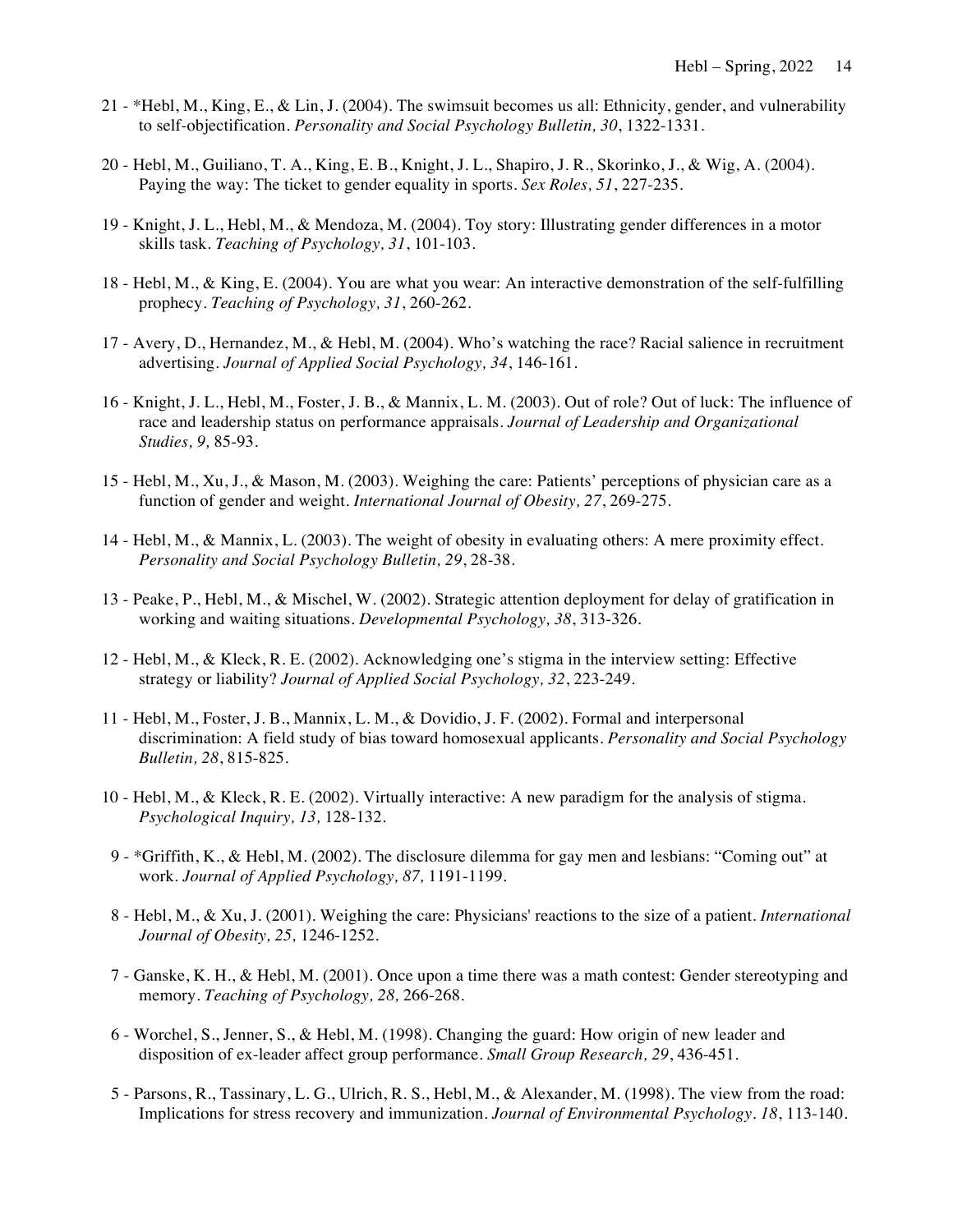- 4 Hebl, M., & Heatherton, T. F. (1998). The stigma of obesity in women: The difference is Black and  White. *Personality and Social Psychology Bulletin, 24*, 417-426.
- 3 Wood, W., Christensen, P. N., Hebl, M., & Rothgerber, H. (1997). Conformity to sex-typed norms, affect, and the self-concept. *Journal of Personality and Social Psychology, 73*, 523-535.
- 2 Hebl, M., & Kashy, D. A. (1995). Sociosexuality and everyday social interaction. *Personal Relationships, 2,* 371-383.
- 1 Hebl, M. (1994). Gender bias in leader selection. *Teaching of Psychology, 22,* 186-188. Reprinted in Benjamin, L. T., Nodine, B. F., Blair-Broeker, C., & Ernst, R. M. (1999). *Activities handbook for the teaching of psychology, Vol. 4*, 285-288. NJ: Lawrence Erlbaum Associates. Reprinted in Benjamin, L. T. (2008). Favorite activities for the teaching of psychology, 269-272.

# *Book Chapters, Reviews, Proceedings, and Other Articles*

- 49 \*Fattoracci, E. S. M., McSpedon, M., Hebl, M. Oxendahl, T., & Silver, E. R., (in press). The future of disability research in the workplace. In J. Beatty, Hennekam, S., & Kulkarni, M. (Eds.) *Handbook of Disability and Management. Boston, MA: De Gruyter.*
- 48 Silver, E. R., Fattoracci, E. S. M., Oxendahl, T., McSpedon, M., & Hebl, M. (in press). Negotiating stigma: Disability in the workplace. In D. Dunn & Wehmeyer, M. (Eds.) *The Positive Psychology of*  Personal Factors: Implications for Understanding Disability. Lexington Books.
- 47 Hebl, M., Holmes IV, O., Salter, N., & Silver, E. (in press). Authenticating the gender and sexual orientation of mentees in advising relationships.
- 46 Hebl, M. (in press). Bias in the workplace (equity and inclusivity). The American Humanist Association.
- 45 Hebl, M., Phetmisy, C., Watson, C., & Wu, F. (in press). Reducing weight stigma in the workplace. In W. Goodfriend & Nordstrom, A. (Eds.) Innovative stigma reduction programs. Routledge/Tayor & Francis.
- 44 Ruggs, E. R., King, E., & Hebl, M. (2020). The opportunity costs of weight bias at work. *MIT Sloan Management Review. Oct 8.<https://sloanreview.mit.edu/article/the-opportunity-costs-of-weight-bias>at-work/*
- 43 Buchanan, B., Harvey, J., & Hebl, M. (in press). Leadership. In D. Brannan's (Ed). *The Routledge Encyclopedia of Psychology in the Real World*. Routledge.
- 42 Corrington, A., Nittrouer, C. L., Ng, L., Trump-Steele, R., Watson, I., Moreno, C., & Hebl, M. (2020). Being mindful of diversity and discrimination: Eight lessons that can improve your teaching. In T. Ober, Che, E. S., Brodsky, J., Raffaele, C., & Brooks, P. J. (Eds.) *How we teach now (Volume 2): The*  GSTA guide to transformative teaching. Society for the Teaching of Psychology, 155-165. <http://teachpsych.org/ebooks/howweteachnow-transformative>
- 41 Phetismy, C., Goddard, R., Trau, R., & Hebl, M. (2020). Diversity and workplace affect: The impact of revealing or concealing a stigma. In L. Yang, Cropanzano, R., Daus, C. S., & Martinez-Tur, V. (Eds.) The Cambridge handbook of workplace affect. Pp. 483-496. Cambridge University Press. <https://doi.org/10.1017/9781108573887>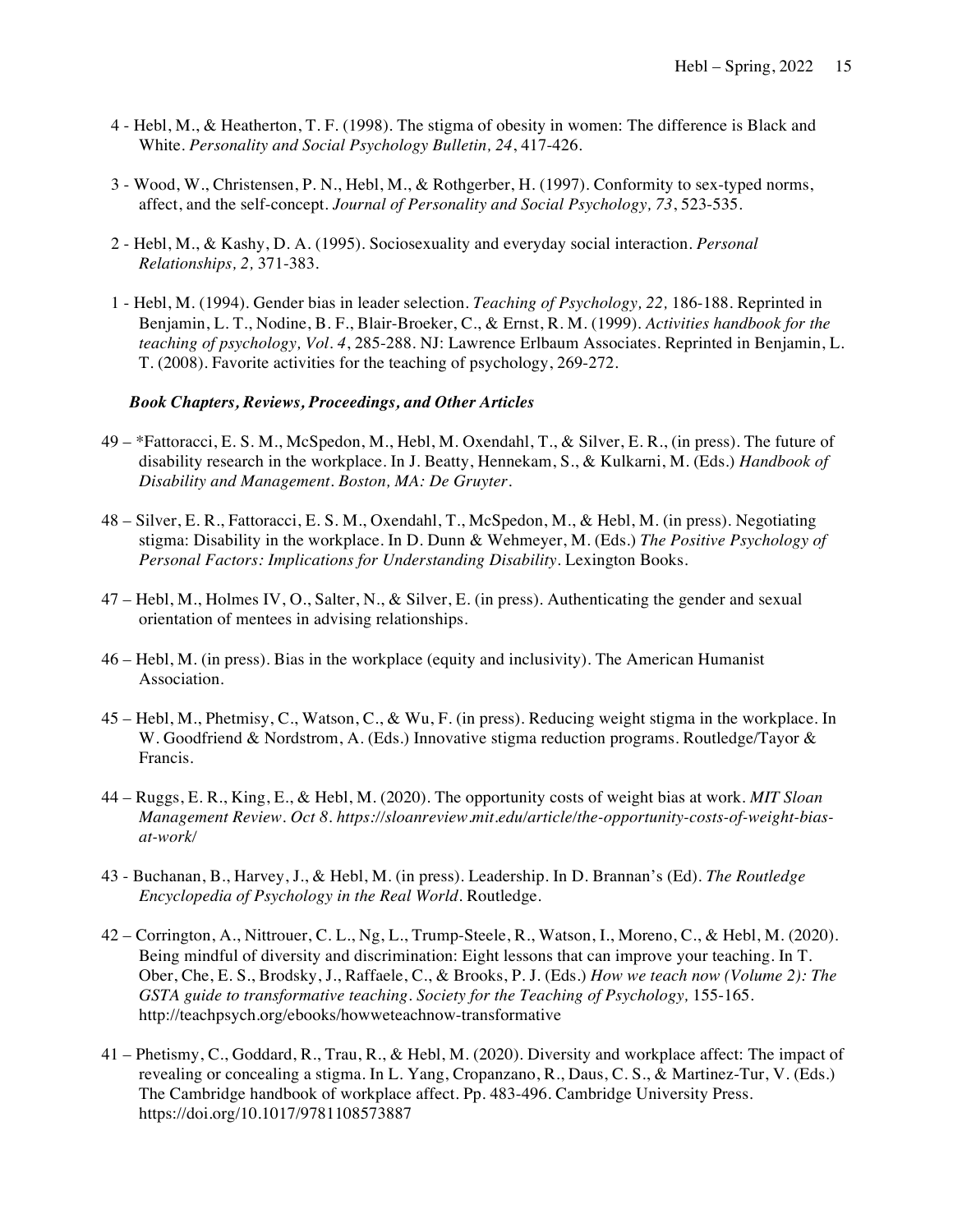- 40 Hebl, M., Cheng, S.\*, & Ng, L.\* (2019). Modern discrimination in organizations. *Annual Review of Organizational Psychology and Organizational Behavior, 7, 1-26.*
- 39 Hebl, M., Nittrouer, C. L., Corrington, A. R., & Madera, J. M. (September, 2018). How we describe male and female job applicants differently. *Harvard Business Review*.
- 38 Cheng, S., Mendoza, S., Ng, L., Nittrouer, C., & Hebl, M (2018). Disability in the workplace. In D. Dunn (Ed.) *Disability: Social Psychological Perspectives.* Oxford University Press.
- 37 Cheng, S., & Hebl, M. (2017). Different strategies for identifying and remediating prejudice: The state of the science. L. Benuto, Duckworth, M., Masudo, A., & O'Donohue, W (2018). *Prejudice, Stigma, Privilege, and Oppression: A Behavioral Health Handbook.* Springer Publishing.
- 36 Corrington, A., Hebl, M., & Tsang, J. (2017) Behavioral indicators of discrimination in social interactions. In A. Jung & Keller, M. (Eds.) *Oxford Research Encyclopedia of Communication.*
- 35 Trump, R. C. E., Nittrouer, C. L., Hebl, M., Ashburn-Nardo, L. (2016). The inevitable stigma for childbearing-aged women in the workplace: Five perspectives on the pregnancy-work intersection (pp. 79-103). In Spitzmueller, C., & R. Matthews. (Eds.). Work and the Transition to Motherhood: Research Perspectives. New York: Springer Press.
- 34 Hebl, M., Moreno, C., & King, E. (2015). Strategies for reducing discrimination: A stigma lens for considering what targets can do. In A. Colella & King, E. B. (Eds). *Oxford Handbook of Discrimination*. NY: Oxford University Press.
- 33 Kortum, P., Hebl, M., & Oswald, F. L. (2014, September). Applying usability measures to assess textbooks. In *Proceedings of the Human Factors and Ergonomics Society Annual Meeting* (Vol. 58, No. 1, pp. 1346-1350). SAGE Publications.
- 32 Hebl, M., Madera, J. M., & Martinez, L. R. (2014). Personnel selection. In F. T. L. Leong, Comas-Diza, L., G. C. Nagayama Hall, McLoyd, V. C., Trimble, J. E. (Eds.). *APA Handbook of Multicultural Psychology, Vol. 2: Applicants and Training.* APA Handbooks in psychology (pp. 253-264). APA: Washington D.C.
- 31 Hebl, M., Ruggs, E. R., Martinez, L. R., Trump, R., & Nittrouer, C. (2015). Understanding and reducing  interpersonal discrimination in the workplace. In T. Nelson (Ed.). *Handbook of Prejudice, Stereotyping, and Discrimination 2nd Edition.* NY, NY: Taylor & Francis/Psychology Press.
- 30 Hebl, M. R., Martinez, L. R., Barron, L. G., King, E. B., & Skorinko, J. (2015). How diversity Thomas (Eds.), Diversity Ideologies. ideologies influence LGBT employees: To be or not to be and to see or not to see. In V. Plaut  $\& K$ .
- 29 Hebl, M., & Madera, J. M. (2013). Appearance-related social exclusion. In N DeWall (Ed.) Social exclusion. Oxford University Press.
- 28 Hebl, M. R., & Avery, D. R. (2013). Diversity in organizations. In N. W. Schmitt, S. Highhouse, & I. B. Weiner (Eds.), Handbook of Psychology (2nd edition; vol. 12, Industrial & Organizational Psychology, pp. 677-697). Hoboken, NJ, US: John Wiley & Sons Inc.
- 27 King, E. B., & Hebl, M. R. (2013). Oh the places we should go! Stereotyping and prejudice in (real) mixed interactions. In C. Stangor & C. Crandall (Eds.), *Stereotyping and Prejudice*. Psychology Press.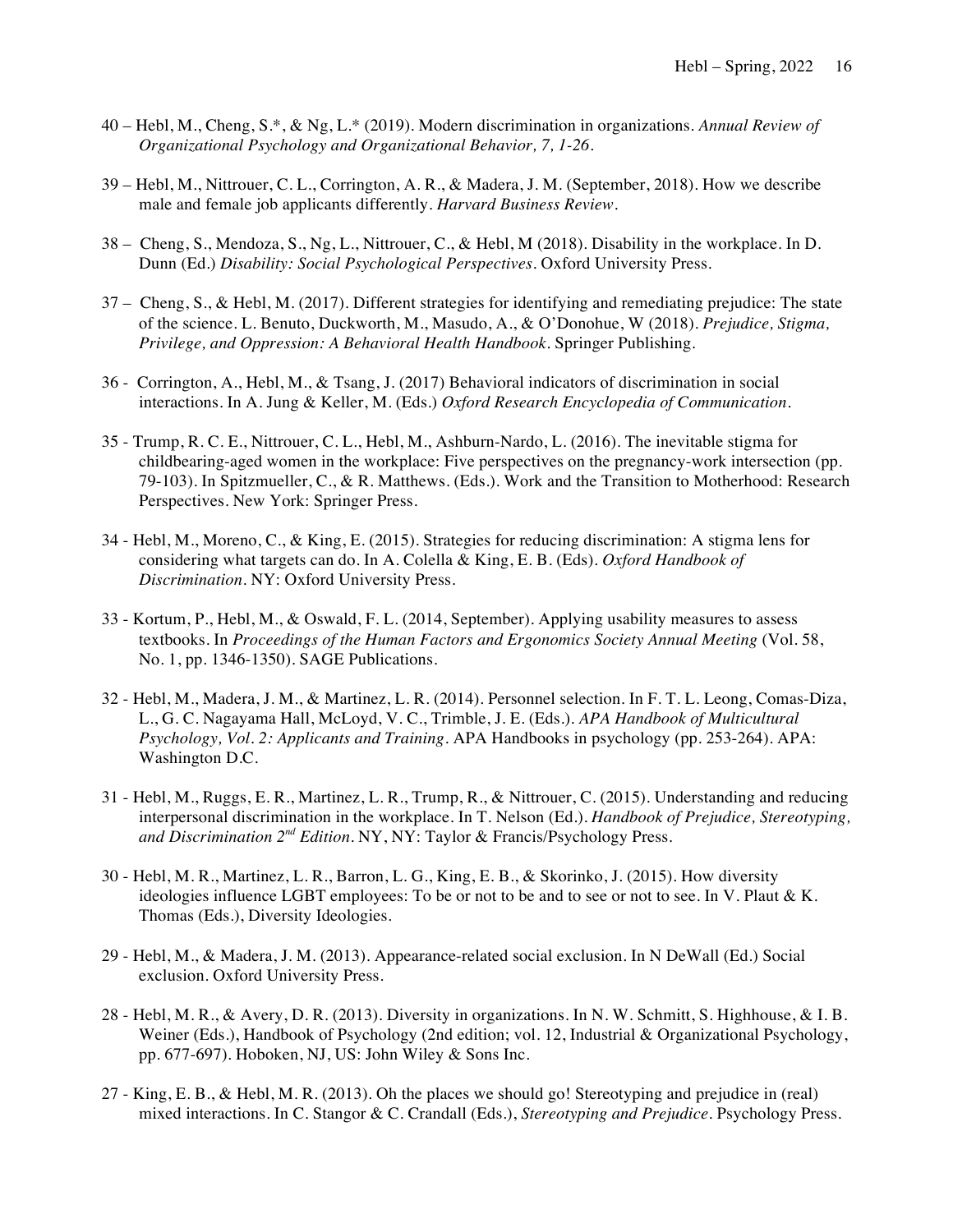- 26 King, E., B., & Hebl, M. (2013). The social and psychological experience of stigma. In Q. Roberson  (Ed.) *Oxford Handbook of Diversity.* Oxford University Press.
- 25 Ruggs, E. N., & Hebl, M. (2012). Diversity, inclusion, and cultural awareness for classroom and  outreach education. *The SWE AWE Project and National Academy of Engineering: Center for the Advancement of Scholarship on Engineering Education*.
- 24 Barron, L. G., & Hebl, M. (2012). Understanding and remediating sexual orientation prejudice in the workplace. In M. Paludi (Ed.) Managing diversity in today's workforce. CA: Praeger Publishers.
- 23 Dovidio, J. F., Pagotto, L., & Hebl, M. (2011). Implicit attitudes and discrimination against people with physical disabilities (pp. 157-183). In R. Wiener & Willborn, S. L. (Eds.). *Disability and aging discrimination*. New York: Springer Press.
- 22 Barron, L. G., Hebl, M., & Paludi, M. (in press). Reducing stigma about employees with HIV/AIDS: Workplace responses. CA: Praeger Publishers.
- 21 Barron, L. G., & Hebl, M. (in press). Sexual orientation: A protected and unprotected class. In Paludi, M., DeSousa, E., & Paludi, C. Jr., (Eds.). *Praeger handbook of workplace discrimination: Legal, management and social science perspectives.* CA: Praeger Publishers.
- 20 Hebl, M., Law, C., & King, E. B. (2010). Heterosexism. In M. Hewstone, Glick, P., Dovidio, J. F., & Esses, V. (Eds.). *The handbook of prejudice, stereotyping, and discrimination*. CA: Sage.
- 19 Hebl, M., & O'Brien, K. (2010). Ambivalent sexism. In Levine, J., & Hogg, M. (Eds.). *Encyclopedia of Group Processes.* CA: Sage.
- 18 Hebl, M., & Barron, L. G. (2010). Stigma. In Levine, J., & Hogg, M. (Eds.). *Encyclopedia of Group Processes.* CA: Sage.
- 17 Bachman, K. R. O., Hebl, M., Martinez, L. R., & Rittmayer, A. D. (2009). Girls' experiences in the  classroom. *The SWE AWE Project and National Academy of Engineering: Center for the Advancement of Scholarship on Engineering Education*.
- 16 Singletary, S., L., Ruggs, E., N. Hebl, M., & Davies, P. G. (2009). Stereotype threat: Causes, effects, and  remedies. *The SWE AWE Project and National Academy of Engineering: Center for the Advancement of Scholarship on Engineering Education*.
- 15 Crandall, C. S., Nierman, A., & Hebl, M. (2009). Anti-fat prejudice (pp. 469-488). In T. Nelson (Ed.).  *Handbook of prejudice, stereotyping, and discrimination.* NJ: Lawrence Erlbaum Associates.
- 14 Hebl, M., Madera, J. M., & King, E. B. (2008). Exclusion, avoidance, and social distancing. In K. M. Thomas (Ed.) *Diversity resistance: Manifestation and solutions* (pp. 127-150). NJ: Lawrence Erlbaum Associates.
- 13 Shelton, J. N., Dovidio, J. F., Hebl, M., & Richeson, J. A. (2008). Prejudice and intergroup interaction. In S. Demoulin, J.P. Leyens, & J. F. Dovidio (Eds.). *Intergroup misunderstandings: Impact of divergent social realities.* NY: Psychology Press.
- 12 Hebl, M., Dovidio, J. F., Richeson, J. A., Shelton, J. N., Gaertner, S. L., & Kawakami, K. (2008). Interpretation of interaction: Responsiveness to verbal and nonverbal cues. In S. Demoulin, J.P. Leyens,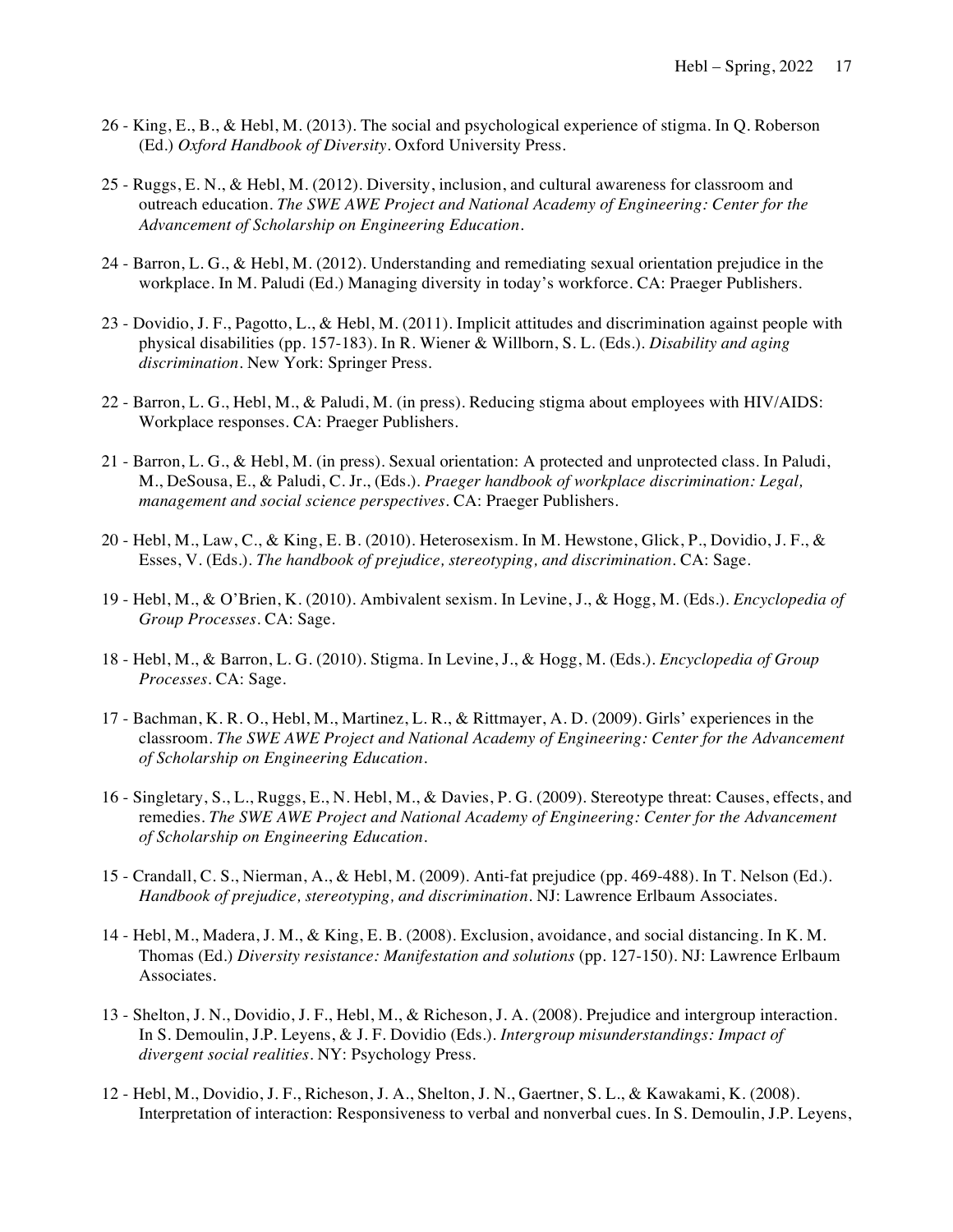& J. F. Dovidio (Eds.). *Intergroup misunderstandings: Impact of divergent social realities.* New York: Psychology Press.

- 11 Hebl, M., & Madera, J. (2007). Ethnocentrism. In K. Vohs & Baumeister, R. (Eds.). *Encyclopedia of social psychology.* Sage.
- 10 Richeson, J., Dovidio, J. F., Shelton, J. N., & Hebl, M. (2007). Implications for ingroup-outgroup membership for interpersonal perceptions: Faces and emotions. In U. Hess & Kirouac, G. (Eds.). *Group Dynamics and Emotional Expression* (pp. 7-32), 3rd edition. NY: Guilford Press.
- 9 Dovidio, J. F., Hebl, M., Richeson, J. A., & Shelton, J. N. (2006). Nonverbal communication, race, and  intergroup interaction. In V. Manusov & M. L. Patterson (Eds.). *The SAGE handbook of nonverbal communication* (pp. 481-500). Thousand Oaks, CA: Sage.
- 8 Hebl, M., King, E. B., & Law, C. (2005). Gay, lesbian, and bisexual issues at work. In S. Rogelberg  (Ed.). *The Encyclopedia of Industrial and Organizational Psychology*. CA: Sage.
- 7 King, E. B., Hebl, M., & Heatherton, T. F. (2005). Theories of stigma: Limitations and needed direction. In K. D. Brownell, Puhl, R. M., Schwartz, M. B. & Rudd, L (Eds.). *Weight bias: Nature, consequences, and remedies* (pp. 109-120). NY: Guilford Publications, Inc.
- 6 King, E., & Hebl, M. (2004). LGBT and SIOP: Critical issues, barriers, and future directions. *The Industrial-Organizational Psychologist, 42*.
- K. Teaching gender and multicultural awareness: Resources for the psychology classroom. *Psychology of Women Quarterly, 28*, 268-269. 5 - Hebl, M. (2004). Diversity: Social reality, not political correctness. Review for Bronstein, P., & Quina,
- 4 Dovidio, J. F., & Hebl, M. (2003). Discrimination at the level of the individual: cognitive and affective factors. In A. Colella, & Dipboye, R. (Eds.). *Discrimination at Work.* CA: Jossey-Bass.
- 3 Hebl, M., & Kleck, R. E. (2000). The social consequences of physical disability. In R. E. Kleck, Heatherton, T. F., Hull, J, & Hebl, M. (Eds.). *The social psychology of stigma* (pp.419-440). NY: Guilford Publications, Inc.
- 2 Hebl, M., Heatherton, T. F., & Tickle, J. (2000). Awkward moments in interactions between nonstigmatized and stigmatized individuals. In R. E. Kleck, Heatherton, T. F., Hull, J, & Hebl, M. (Eds.).  *The social psychology of stigma* (pp.273-306). NY: Guilford Publications, Inc.
- 1 Heatherton, T. F., & Hebl, M. (1997). Body image. In H. Friedman (Ed.) *Encyclopedia of Mental Health*. Academic Press: San Diego, CA.

### **Manuscripts in Progress or in Review Process**

- 14 Corrington, A. R., Brown, D., Hebl, M., Fa-Kaji, N., & Ng, L. (revise and resubmit). The influence of social norms on the endorsement of anti-Black attitudes. *Journal of Business and Psychology.*
- 13 Silver, E., King, D., & Hebl, M. (revise and resubmit). Gender inequalities in leadership: Shifting the focus from deficient women to destructive leaders. Special Issue: Prejudice at work: What we understand and what we still need to learn. *Management Science.*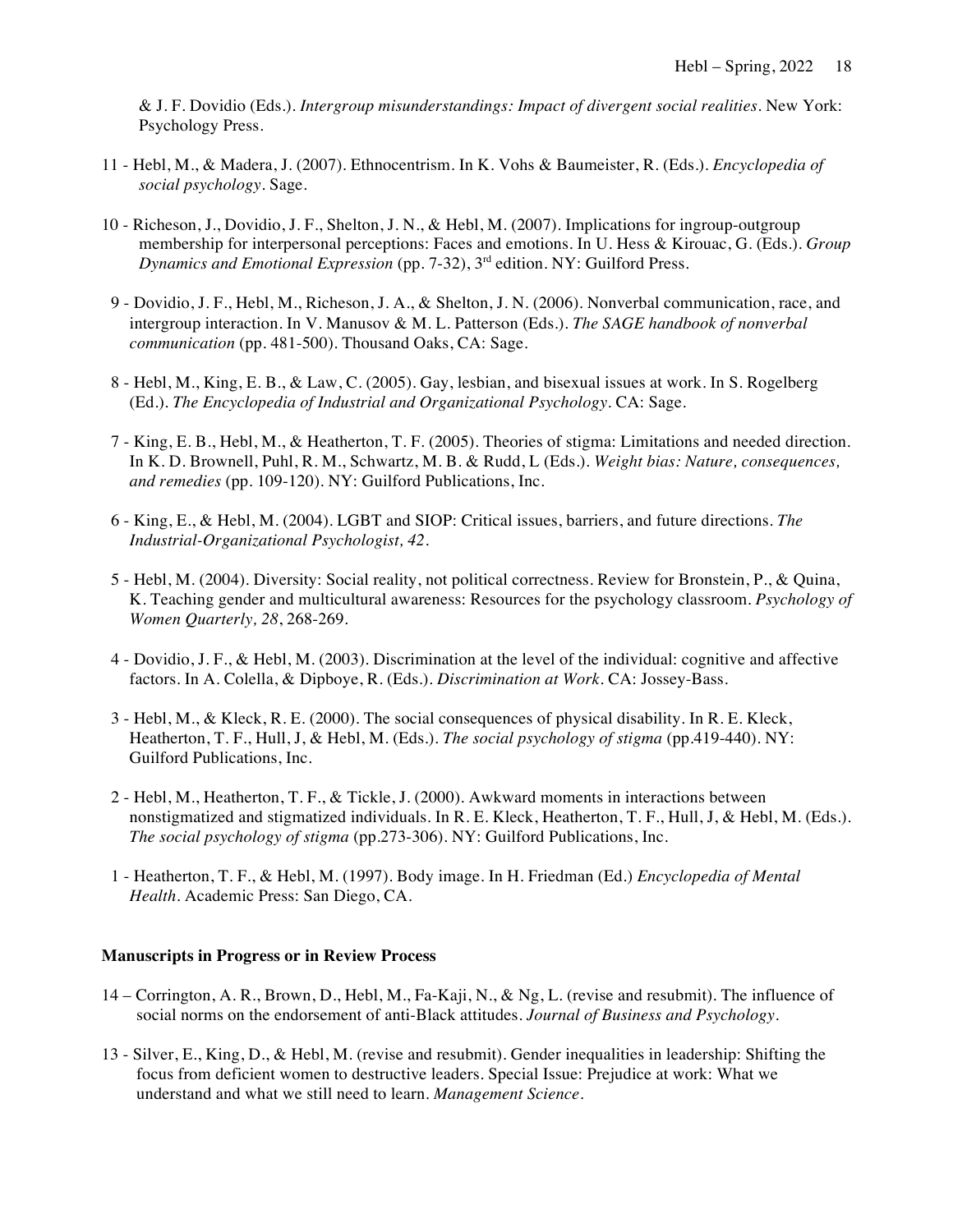- 12 Woods, A., Wu, F., & Hebl, M. (revise and resubmit). Giving to Matthew, Emily, Jose, or Maria: A feld study examining the impact of race and gender on donation requests. *Nonprofit and Voluntary Sector Quarterly.*
- 11 Nittrouer, C. L., Corrington, A. R., & Hebl, M. (under review). How applicants with disabilities are harmed by others' lack of knowledge. *Equality, Diversity, and Inclusion.*
- 10 Corrington, A. R., Hebl, M., Fa-Kaji, N., King, E., Stewart, D., & Abadi, T. (revise and resubmit). The impact of organizational statements of support for the Black community in the wake of a racial mega- threat on organizational attraction and revenue. *Human Resource Management*
- 9 Cheng, S. K., \*Ng, L. C., \*Traylor, A. M., King, E. B., & Hebl, M. R. (revise and resubmit). It's not just about me: Exploring stigma identity management processes for Muslim employees.
- 8 Steele, S. T., Corrington, A. R., Hebl, M. (under review) Does cross-cultural training influence expatriate adjustment? The important role of moderators.
- 7 Carter, J. T., Corrington, A. R., Nittrouer, C. L., Trump-Steele, R. C. E., Hebl, M. Weaves and afros: Do hairstyles influence employers?
- 6 Travis, E. L., Wharton, R. E., Urbauer, D. L., Beier, M. E., Dial, H. R., Bertsch, M.A., Madera, J. M., Hebl, M. R., Martin, R. C., Valian, V.V. (in progress). No significant gender bias in hiring tenure-track science faculty at two academic institutions: A cancer center and a research-intensive university.
- 5 Binggeli, S., & Hebl, M. (in progress). The right hat for the job: Does citizenship ameliorate the effects of an applicant's ethnicity?
- 4 Gardner, D. M., Nittrouer, C. L., Hebl, M. R., & Trump-Steele, R. C. E. (in progress). Do gender stereotypes limit veteran job applicants?
- 3 Ock, J., Mendoza, S., & Hebl, M. (under review). Multicultural experience and cultural framework switching: Implications for managing a culturally diverse workforce.
- 2 O'Brien, K., Hebl, M., & King, E. B. (in progress). Gender differences in ability to decline requests in the workplace.
- reactions to products and organizations? *Journal of Organizational Behavior.*  1 - Ruggs, E., & Hebl, M. (Revise and resubmit). Do employees' tattoos leave a mark on customers'

### **Theses**

.

- Hebl, M. (1991). Cognitive factors influencing voluntary participation in adolescent abuse prevention programs. Undergraduate Thesis. Smith College Honors Thesis Collection.
- Hebl, M. (1993). Sex differences in affective and physiological responses to relationship orientations. Masters Thesis. Evans Library, Texas A&M University.
- Hebl, M. (1997). Nonstigmatized individuals' reactions to the acknowledgment and valuation of a stigma by physically disabled and overweight individuals. Dissertation. Baker Library. Dartmouth College.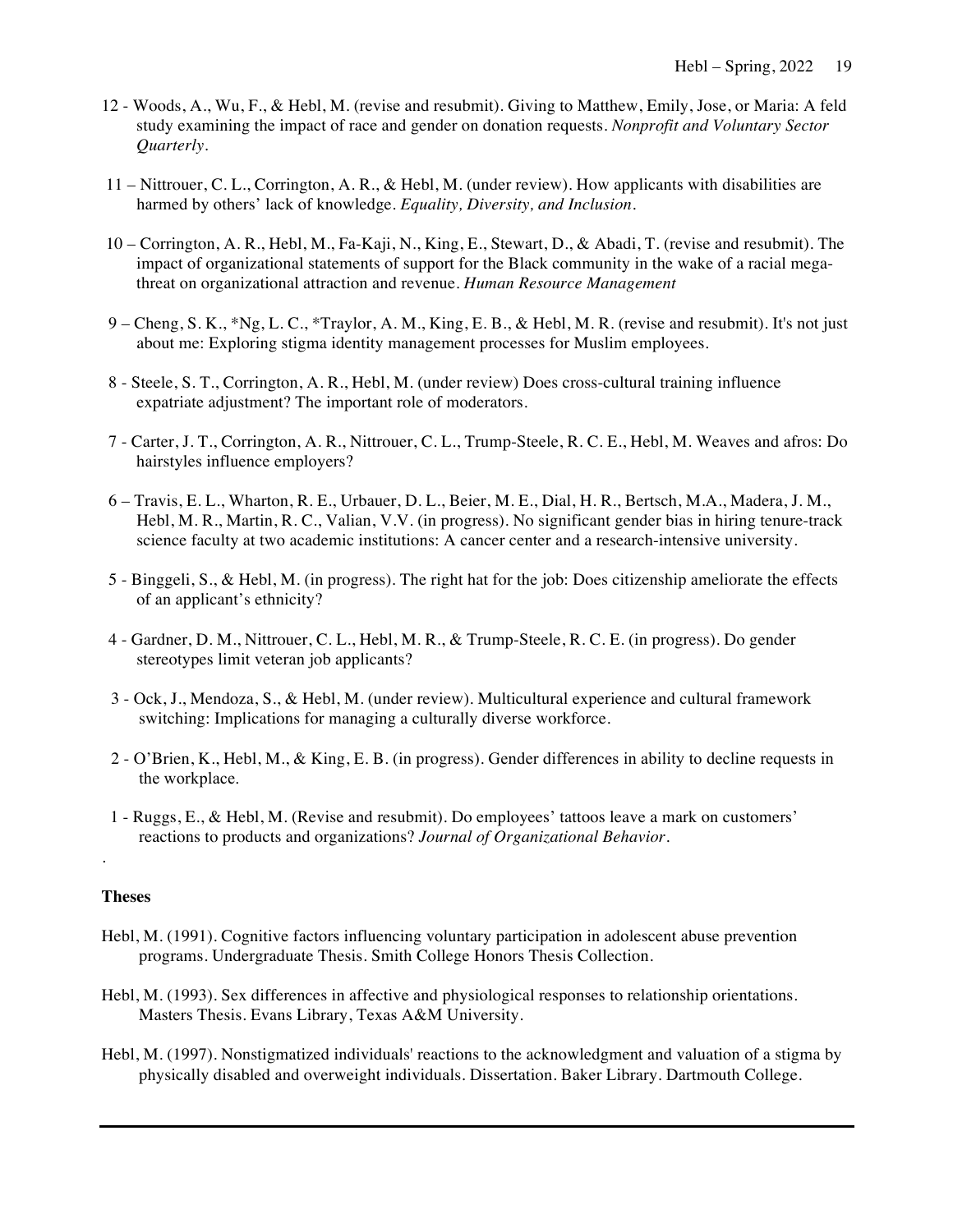### **Presentations of Research**

### *Invited Talks and Keynote Addresses*

 Northeastern University, 1998 Dartmouth College, 1999 University of Houston, 1999 University of Texas at Austin, 1999, 2001, 2003, 2007 John Cabot University. Rome, Italy, 1999 Texas A&M University, 2000, 2005, 2007, 2010, 2013 University of Houston, 2000, 2001 University of Wisconsin-Madison, 2000, 2005 University of Chicago, 2000 Baker Institute, Rice University, 2001 Catolica Universidad. Santiago, Chile, 2001 University of Texas at Arlington, 2002 Stanford University, 2002 Arizona State University, 2002 University of Houston Bauer College of Business, 2003 Syracuse University 2005 University of Oklahoma, 2005 Miami University of Ohio, 2006 University of Kansas, 2007 University of Lieden, Holland, 2007 University of Georgia - Visiting Franklin Scholar, 2008 University of Houston - Hilton Hotel Management, 2008 National Cancer Institute, Bethesda, MD, 2008 APS - Chicago Invited I/O Address, 2008 Pennsylvania State-Schuylkill Haven, 2009 North Carolina I-O Psychology (NCIOP) Keynote Speaker, 2009 Columbia Business School and Columbia University, 2009 Tulane University, 2009 University of Central Arkansas – Southwestern Keynote Speaker, 2009 University of Nebraska-Lincoln ThinkTank Speaker, 2010 Diversity Summit Keynote Speaker– Sugarland, TX, 2010 George Mason University, 2010 Philander Smith College, AR Keynote Speaker, 2010 SPSSI – New Orleans, Keynote Speaker, 2010 Summit Talk – University of Connecticut Summit Talk, 2011 Davidson College, 2011 UC-Boulder Leeds Business School Diversity Conference Keynote Speaker, 2011 University of Colorado-Boulder, 2011 University of Connecticut Department of Psychology, 2011 University of Lausanne – Switzerland, 2012 University of South Florida, 2012 MD Anderson Pediatric Rounds, TX, 2012 Northeastern University, 2012 Portland State University, 2012 Texas Christian University, 2001 SUNY-Albany, 2005 IUPUI – Indianapolis, 2010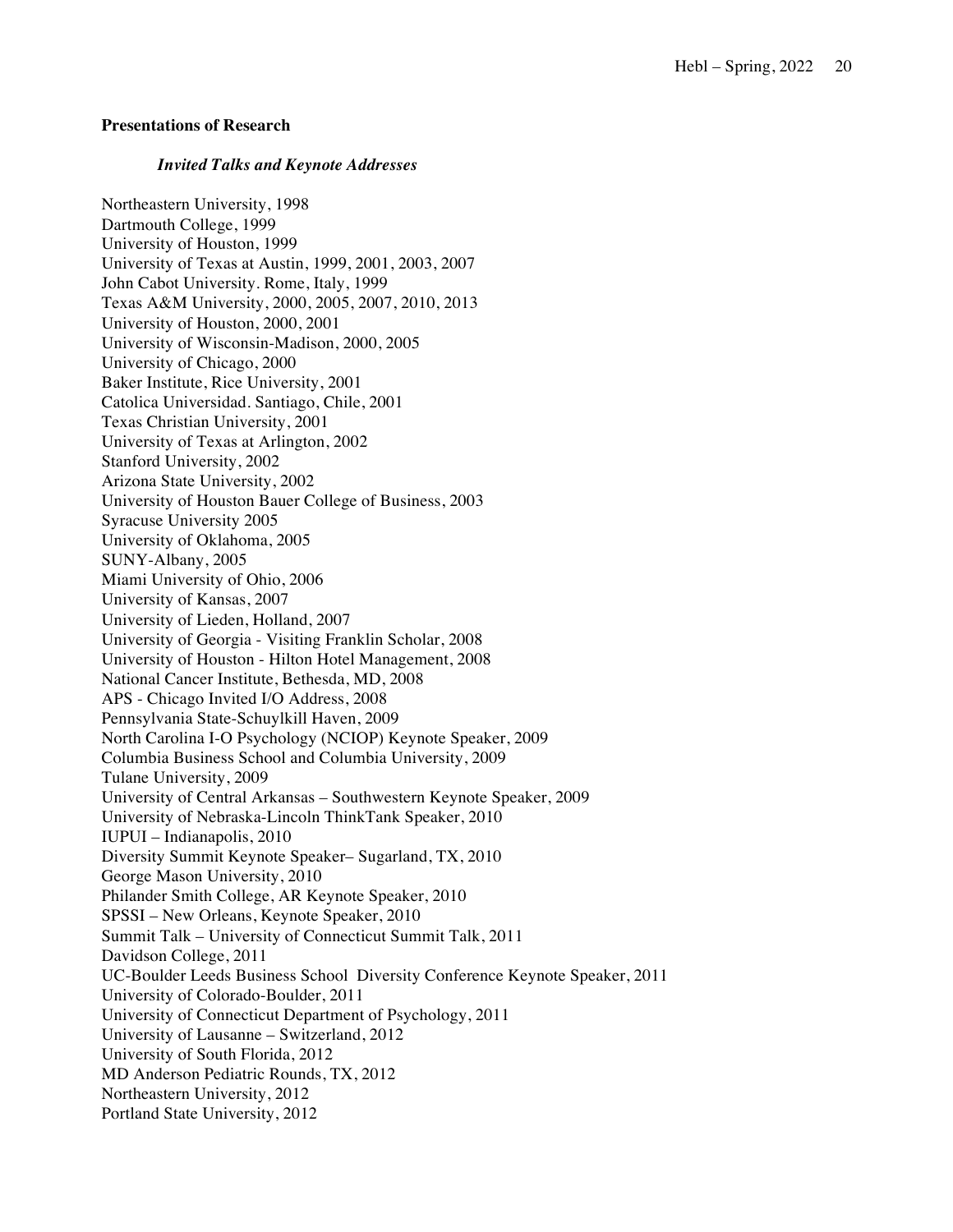George Washington University, 2012 Google, CA, 2013 Houston Organizational Development Network, HODN, 2013 Duke University Fuqua School of Business, 2013 Rice University TedX Talk, 2013 UCLA Anderson Business School, 2014 University of Houston, Diversity Institute, 2014 University of Sussex, England, 2014 MPA – Chicago Invited Address, 2014 Elon College Keynote Address, 2014 Butler University, 2014 Baylor University Cherry Talk, 2015 INSEAD Singapore, 2015 Northwestern University, 2015 Colorado State, 2015 University of Washington; Edwins Lecture Series, 2015 University of Michigan, 2015 Texas A&M University, 2015, 2016 University of Minnesota-Mankato, 2016 UT-Medical Sciences, 2016 Wake Forest Law School, 2016 Women in Leadership Conference (WILC) Keynote Speaker, Rice, 2017 AOM Carma Research Methods Division Consortium Online, 2017 Rice University Jones School Keynote speaker, Women in Leadership, 2017 IOOB Conference, Rice University, 2017 Princeton University, 2017 Providence College, 2017 Hamilton College, 2017 University of Lausanne – Switzerland, 2018 Baylor University, 2017, 2018 University of Maryland, 2018 INSEAD, France, 2018 National Institute for the Teaching of Psychology Keynote Address, 2018 Department of General Surgery, UT, 2018 Occidental College, 2018 Annual Meeting of Otolaryngology Conference, Keynote Address, Atlanta, 2018 Department of Surgery, Texas Children's Hospital, 2018 Goizueta Business School, Emory University, 2018 Baylor College of Medicine, 2019 Rice University Lunch and Learn, B-School, 2019 Brown University, 2019 Rice University Alumnae Talk, Dallas, 2019 Texas Women's University, 2019 Eastern Psychological Association, Keynote Speaker, 2019 Harvard Kennedy School, Harvard University, February 20, 2020 Dartmouth College, Keynote for Karen E. Wetterhahn Science Research Symposium, May 27, 2020 Wayne State University, 2020 Mississippi State University, 2021 Baylor College of Medicine, 2021 Michigan State, 2021 IUPUI – Indianapolis, 2016 CUNY-Baruch, 2021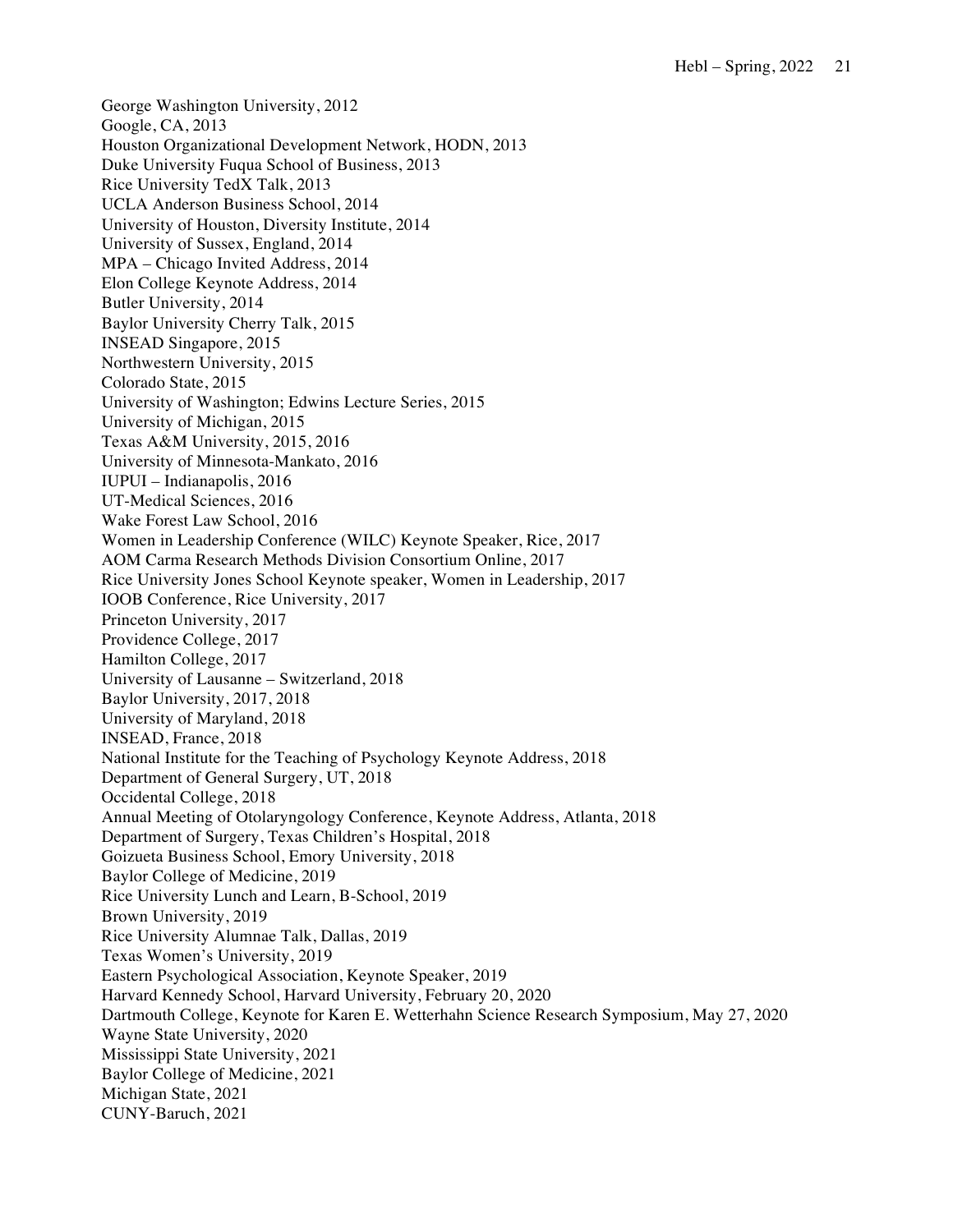Claremont McKenna College, 2021 UC Berkeley, 2022 University of GA, 2022 University of Michigan, 2022

### **Research Grants Funded**

- 2021 SIOP Anti-Racism Grant. What we (Don't) talk about when we talk about diversity: The subtext and consequences of Diversity, Equity, and Inclusion initiatives SIOP. \$14,372.
- Race and Anti-Racism Fund (2020). *Antiracism in academic advising: Enhancing diversity and inclusion in high-stress times and contexts.* Rice University. Co-PI. \$19,982.
- Leader Development Innovation Award (2020). *How previous leadership and coaching experiences within the hedges relate to experiences beyond.* Doerr Institute. Co-PI. \$[29,079.46.](https://29,079.46)
- Bridge Grant (2020). How discrimination shapes people's experiences during COVID-19: *The impact on parents and their adult children and the responsibility of organizations.* BRIDGE. Rice University. 6,000.
- Leader Development Innovation Award (2018). *An examination of the determinants of evaluations of male and female leaders.* Doerr Institute. Co-PI. \$[20,058.30.](https://20,058.30)
- National Science Foundation (Science of Organizations (2018). *Collaborative research: Broadening participation: How allies can help reduce the consequences of subtle discrimination toward minorities in STEM*. Co-PI with King and Shapiro. \$322,158.
- Baylor University Undergraduate research and scholarly activities small grant program (URSA; 2018). The Effects of sleep deprivation on discrimination. Co-PI with Michael Scullin \$5,000
- Leader Development Innovation Award (2018). *Predicting future leadership: Leveraging the power of alumni leaders for leaders of tomorrow.* Doerr Institute. Co-PI. \$7,610.
- Leader Development Innovation Award (2018). *Promoting cultural agility for international students.* Doerr Institute. Co-PI. \$28,795.
- Leader Development Innovation Award (2018). *Seeing is believing: Promoting leadership through increased visual representation of female and racial minority leaders.* Doerr Institute. Co-PI. \$25,635.
- Rice University Department of Psychology Seed Grant (2017). Co-PI with Beier and King. \$7,000
- Boniuk Institute Small Grant Program (2017). Examining strategies to remediate discrimination against Muslim Americans. Rice University. Boniuk Institute for Religious Tolerance. \$5,000 Co-PI with Cheng and Corrington.
- Baylor University Undergraduate Research and Scholarly Activities Small Grant Program (URSA; 2017). The Effects of sleep deprivation on discrimination. Baylor University. \$5,000 Co-PI with Michael Scullin.
- Leader Development Innovation Award (2016). Developing better leaders by incorporating diversity competencies into training programs, Doerr Institute. Co-PI. \$28,795.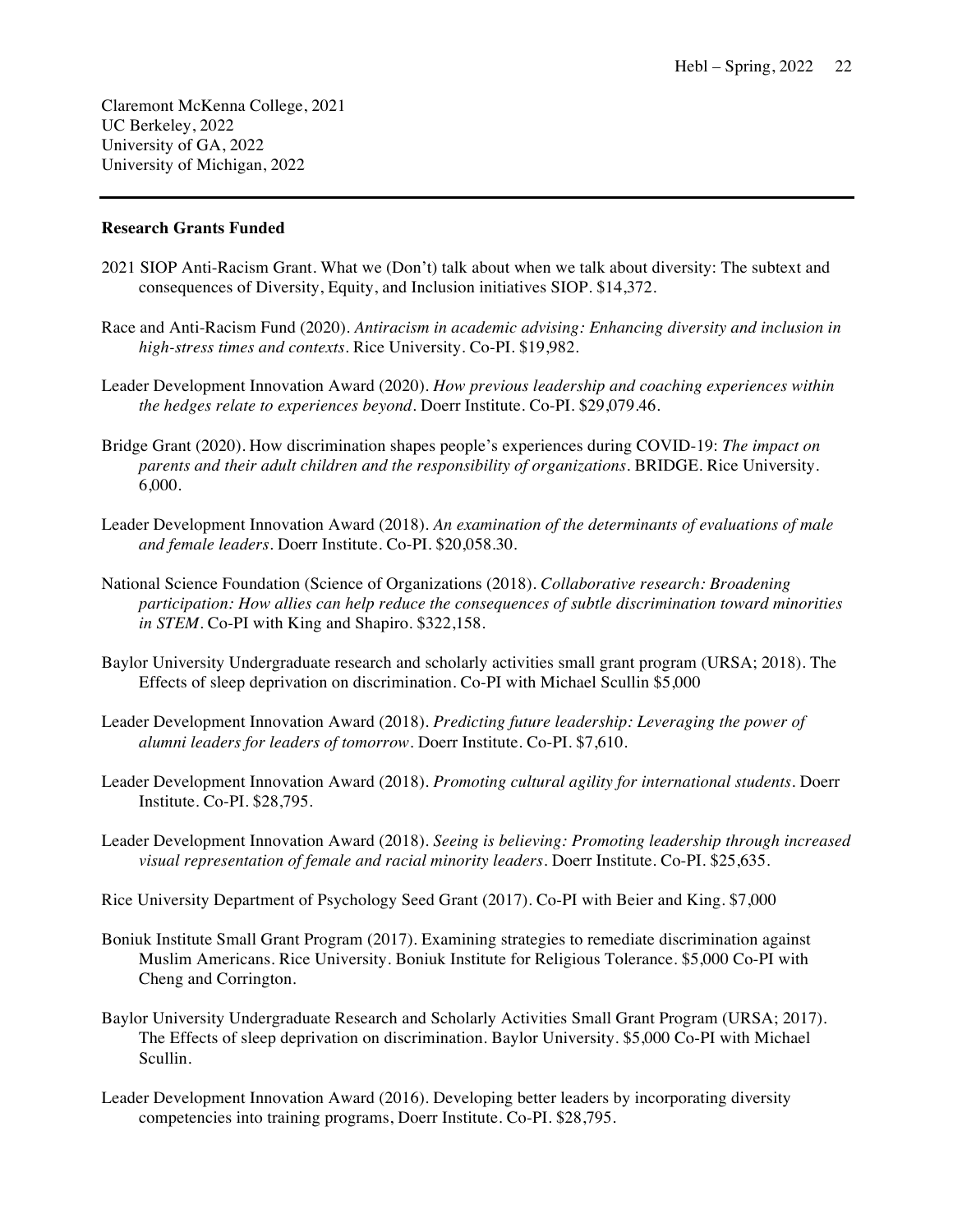- National Aeronautics and Space Administration (NASA; 2016-2019). *Facilitating the Synergistic Side of Cultural diversity in LDSE: Identification of challenges and development of cultural training*. Co-PI with Salas (PI). \$375,000
- National Institute of General Medical Sciences. *Mentoring functions in scientist development* (2011-2015). Co-PI with Rodgers, Slaughter, Laufman, and Beal. \$308,223.
- National Institute of Health (2009-2012). *Gender schemas and gatekeepers*. \$482,711. Co-PI with Valian and Martin.
- National Science Foundation ADVANCE *Institutional transformation of Rice University* (2006-11). \$3,229,789 (\$659,957 to Hebl). Co-PI with Matthews, Keller-McNulty, Richards-Kortum, and Whitmire.
- Rice University Brown Teaching Grant. (2005). *Psychology as a major, a field, and a career.* \$4,635. Co-PI with King and Law.
- Wayne F. Placek Investigator Development Award (2004). *Assessing and enhancing diversity training with regard to sexual orientation*. \$4,000. PI
- Department of Health and Human Service: Administration for Children and Families, ACF (2004-06).  *Dissertation research: How organizations can help child care work: Reducing incidences and consequences of child care disruptions.* \$50,000. Co-PI with King. King Dissertation Grant.
- National Space Biomedical Research Institute (2003-04). *Medical operations support team (MOST) Project.*  \$27,200. Co-PI with Doerr.
- National Science Foundation (2001-04). *Online statistics education: An interactive, multimedia course of study.* \$401,990. Co-PI with Lane, Osherson, Scott, Guerra, & Ziemer.
- APA Block Travel Grant (2001). National Institute of Mental Health Funding. 28th Interamerican Congress of Psychology. Santiago, Chile. \$200 PI
- Department of Health and Human Service: Administration for Children and Families, ACF (2000-02). *The effects of childcare disruptions on working parents: An experience sampling method approach.* \$74,500. Co-PI with Foster. Foster Dissertation Grant.
- Wayne F. Placek Small Grant Award, American Psychological Foundation Grant (1999). *To acknowledge or not to acknowledge: Dilemma in the workplace.* \$5,000. PI
- Dartmouth College Rockefeller Grant (1997). *Subcultural variation in the stigma of obesity.* \$9,968. Co-PI with Heatherton.
- American Psychological Association Dissertation Research Grant Award (1997). *To acknowledge or not to acknowledge.* \$1,000. PI
- American Psychological Society Mini-Grant (1995). *Impressions of stigmatized individuals and their close associates: The examination of stigma spreading.* \$200. PI

# **Research Grants in Revision**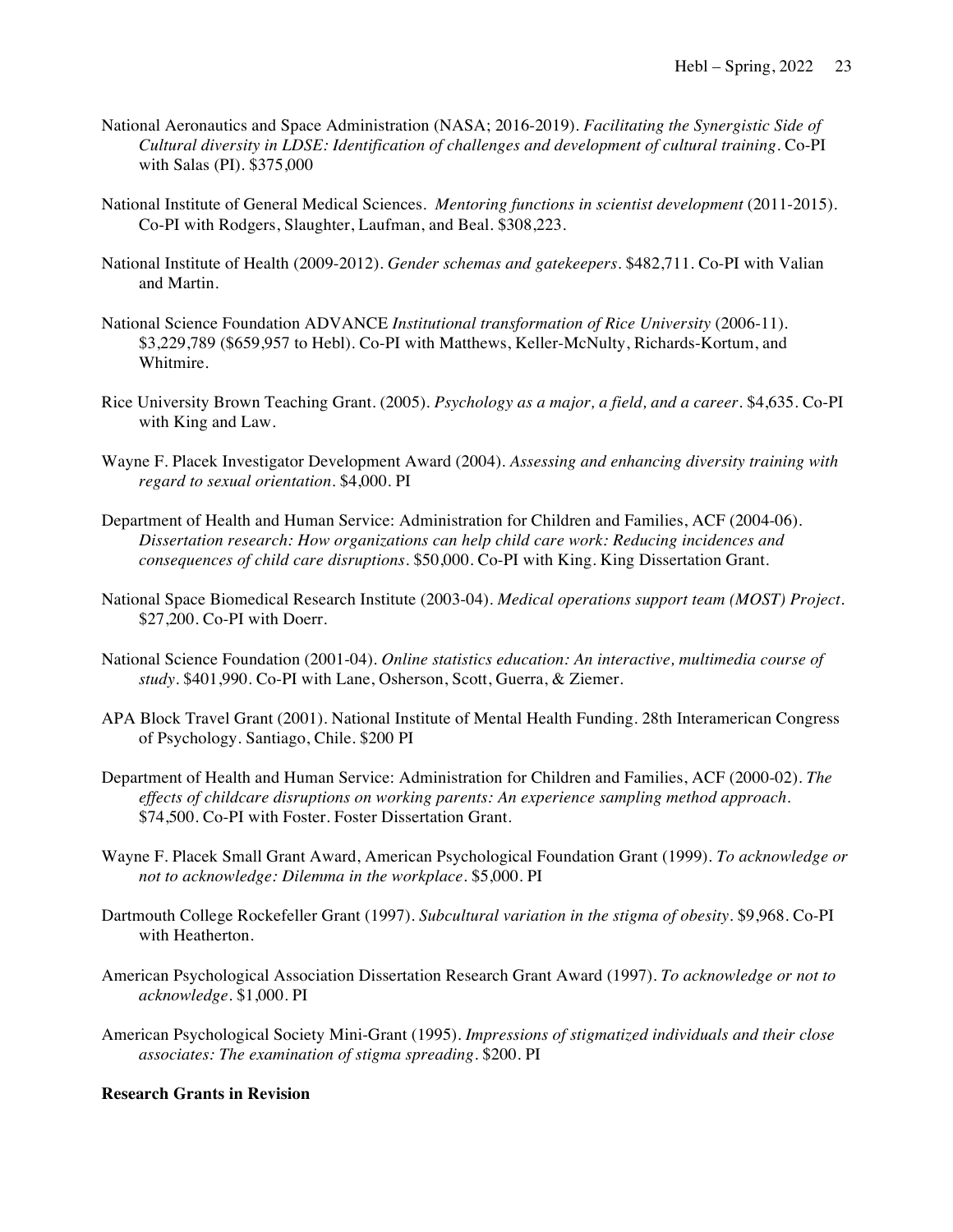National Institute of Health. *The aging stigma in healthcare: Targeting interpersonal discrimination*. Under revision. PI with Beier and King.

### **Professional Memberships**

 Society for Industrial/Organizational Psychology (1998-present); Co-Chair of the LGBT Ad hoc Committee (2003-2009); Member of Programming Hours and Saturday Theme Track Subcommittee (2007-2008; in-Training (2009-2010); Education and Training Chair (2010-2012); Fellow (2011); Cultural and Ethnic Minority Affairs Chair (2014-2016), SIOP Police Task Force (2016), SIOP Research and Science Portfolio Officer (2016), SIOP Election Campaign Behavior Policy Task Force (2018) 2011-2012); Teaching Award Subcommittee (2008-2011); Education and Training Committee Chair-

Society of Experimental and Social Psychology (2004-present)

Academy of Management (1999-present); GDO Division (1999-present), OB Division (1999-present)

- Society for the Psychological Study of Social Issues (2003-present); Grants-In-Aid Committee Member (2006-7). SPSSI Conference Keynote Speaker (2010).
- Society for Personality and Social Psychology (1995-present), Cialdini Award Nomination Panel (2013- 2015); Chair of Panel (2014); Fellow (2018)
- American Psychological Society (1992-present); APS Fund Steering Committee (2007-2011); Fellow (2014); Board of Directors, Executive Member-at-large (2014-2017); Rising Star Committee (2014- 2017); Chair of Election Committee (2016-2018)

American Psychological Association (1992-present); Division 2: Teaching (1995-present)

## **Review Experience**

## *Co-Editor Positions*

• Research on Social Issues in Management, 2020-2022

# *Guest Editor Positions*

• Journal of Business and Psychology, 2020

# *Associate Editor Positions*

 • Archives of Scientific Psychology, 2016 – 2020; Special Issue co-Editor for "Gender equality in the workplace," 2019.

 • Personnel Assessment and Decisions, 2014 – present; Special Issue co-Editor for "Reduction of workplace inequities," 2019.

 • Cultural Diversity and Ethnic Minority Psychology, Co-editor on Special issue on "Race and ethnic psychology in the workplace," 2014

## *Editorial Boards*

• Industrial and Organizational Psychology: Perspectives on Science and Practice, 2018 – present

- Stigma and Health, 2015
- Journal of Management, 2008 present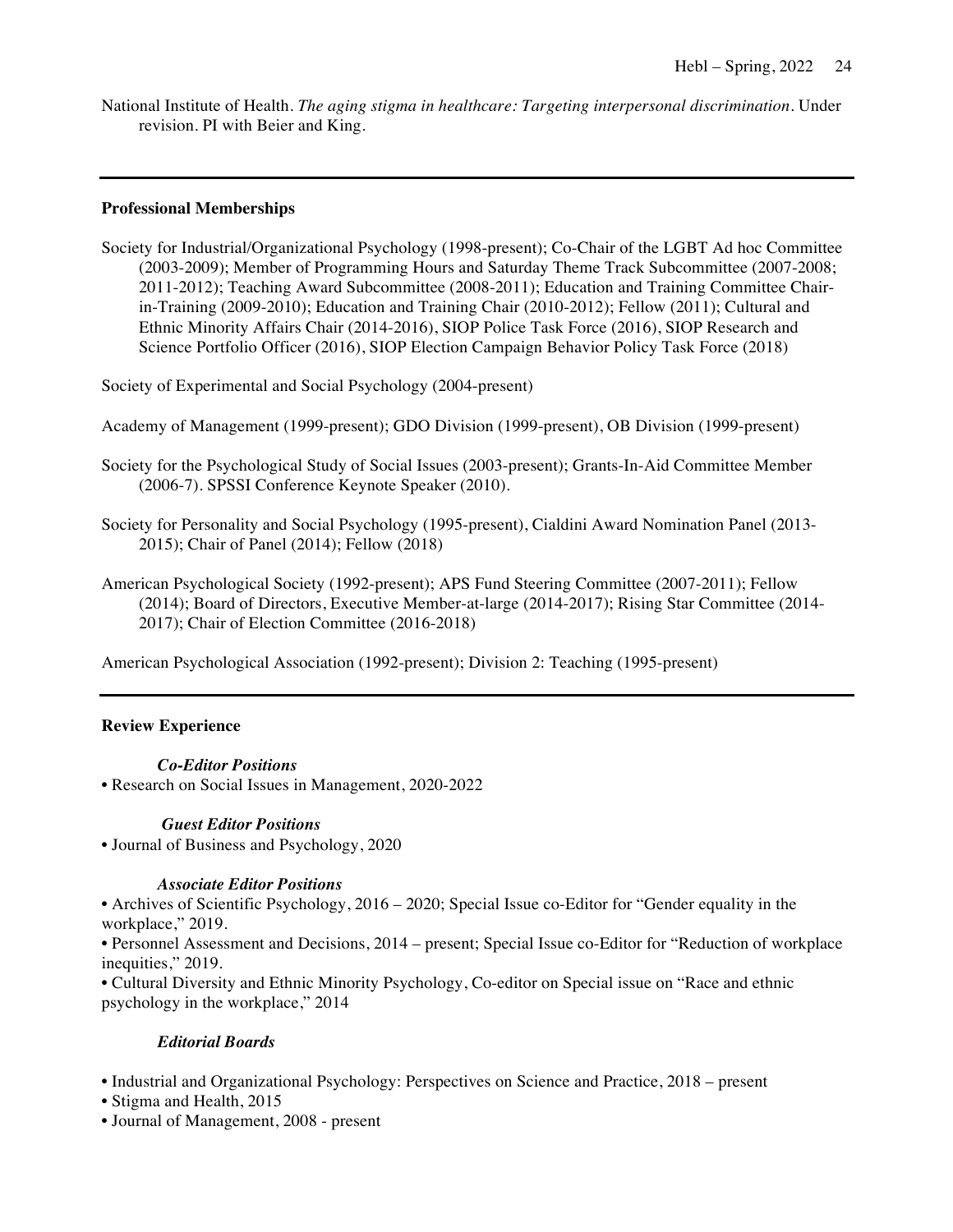- Journal of Business and Psychology, 2008 present
- Journal of Personality and Social Psychology, 2019 present
- Journal of Applied Psychology, 2003-2007, 2013 2017
- • Journal of Business and Psychology, Special feature on "The 50th anniversary of the Civil Rights Act: The evolution of research, practice, and legal perspectives on employment discrimination"

# *Ad-hoc Reviewer*

 Academy of Management Journal, Academy of Management Review, Analysis of Social Issues and Public Policy, Basic and Applied Social Psychology, Current Directions, European Journal of Social Psychology, Group and Organizational Management, Human Performance, Personality and Social Psychological Bulletin, Personality and Social Psychological Review, Journal of Applied Psychology, Journal of Applied Social Psychology, Journal of Experimental Social Psychology**,** Journal of Personality & Social Psychology, Organizational Behavior and Human Decision Processes, Personnel Psychology, Psychological Bulletin, Self and Identity, Review of General Psychology, Sex Roles, Small Group Research, Rehabilitation Psychology, Journal of Occupational Health Psychology

# *Grant & Research Review*

 Marchionne Foundation Small Grants Program, Social Sciences and Humanities Research Council of Canada (SSHRC), Ford Foundation Diversity Fellowships Predoctoral Review, SPSSI Grants in Aid Committee, National Science Foundation Reviewer (Social Psychology Program)

### *Textbook Reviesw*

- Greenberg, J., Schmader, T., Arndt, J., & Landau, M. (2014). Social Psychology: The Science of Everyday Life. Worth Publishing - Reviewed textbook chapters.
- Nisbett, R., Gilovich, T., & Keltner, D. (2003). Social Psychology. Norton Publishing Consulted on textbook revisions.
- Gazzaniga, M., & Heatherton, T. (2001; 2002). Introduction to Psychology Course Textbook. Norton Publishing - Consulted on textbook revisions and offer supplemental materials.
- Chemers, M. (2001). Leadership. Guilford Publishing Consulted on a new leadership textbook currently being considered for adoption.

### **Teaching Experience**

# *Courses Taught at Dartmouth College and Texas A&M University*

Psychology of Gender, Experimental Social Psychology, Social Psychology, Experimental Psychology

# *Courses Taught at Rice University*

 Research Methods, Undergraduate Professional Issues, Diversity and Discrimination, Graduate Level Social Psychology, The Psychology of Gender, Social Psychology, Graduate Seminar on Professional Issues, The Power of Persuasion, Industrial/Organizational Psychology, Graduate Seminar on Leadership, Advanced Topics in Industrial/Organizational Psychology, Foundations of Organizational Psychology

# *Courses/Modules Taught at Jones School*

 Exams, Class Rings, and Backpacks: Intro to the Rice MBA Program, Team Work, Women and the MBA, Implicit Bias, Diversity Management, Optimizing the Future of the Workforce, Executive MBA Class

## *Courses Taught during Semester at Sea*

Cultural Psychology, Psychology of Gender, Social Psychology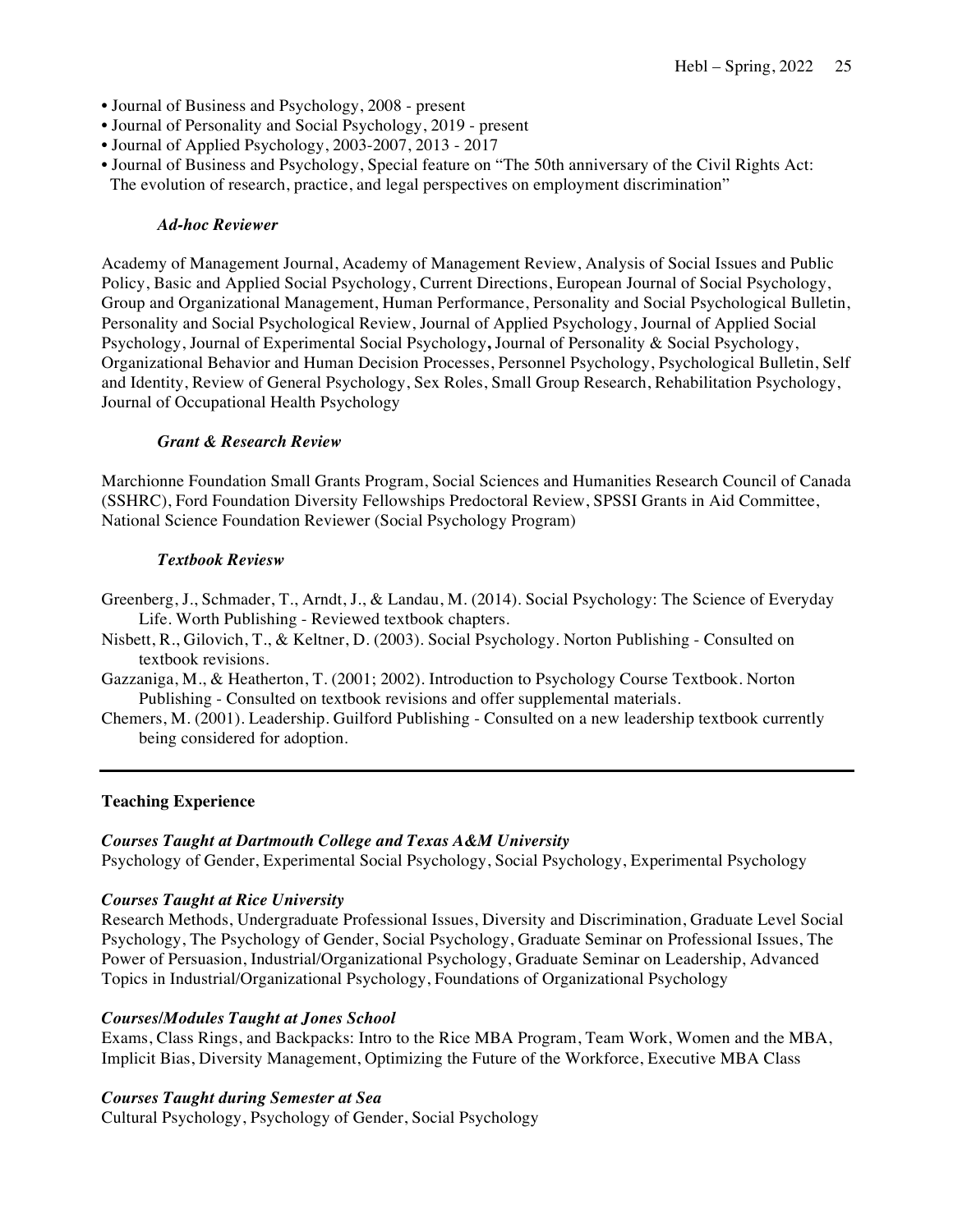# **Selected Examples of Diversity Consulting / Training/ Speaking Experiences**

- HFE WOMAN Group with the Human Factors and Ergonomics Society, Spring 2021
- Baylor College of Medicine, Department of Urology, Spring, 2021
- Worley -Women of Worley Keynote Presentation Spring, 2021
- Rice University Anti-Racism Talk for Mathematics Fall, 2020
- Rice University Anti-Racism Talk for HFES Fall, 2020
- Rice University Anti-Racism Talk for School of Architecture Fall, 2020
- Rice University Equitable Search Training for Biosciences Summer, 2020
- Rice University Admissions Office Bias Training Fall 2019
- Diversity Summit Keynote Speaker Spring 2020
- Enbridge, Houston, TX Fall, 2019 Subtle Bias Training
- Rice University Chairs Meeting Spring, 2019 Male Ally Training
- University of Houston Spring, 2019 Male Ally Training
- Emerson Automation Solutions, McKinney, TX Fall 2018 Keynote Speaker
- Pink Petro, Houston, TX Spring 2017 Expert Panel Discussant
- ConocoPhillips, Houston TX Fall, 2016 Diversity management and unconscious bias training
- Gender Justice, Saint Paul, MN Fall 2016 Expert witness for case on transgender discrimination
- • Spectra Energy, Houston TX Summer, 2016 Diversity consultant, examined structures and made recommendations, unconscious bias training, action plan for HR

 • Northwestern University - Spring, 2015 – Presented to faculty and administration on Unconscious Bias and Remediation

 • Rice University - Fall, 2010 - 2013 – Trained faculty on conducting equitable searches. Worked with faculty women on development initiatives

 • University of Connecticut - Fall, 2011 – Diversity consultant and trained faculty on conducting equitable searches.

- Davidson College Fall, 2011 Diversity consultant and trained faculty on conducting equitable searches
- ConocoPhillips, Houston TX Spring, 2011 Diversity consultant and presenter.
- Vinson and Elkins, Houston, TX Fall, 2003 Acted as a consultant for discrimination case.

 • Jeanneret and Associates, Houston, TX - Fall, 2000 – Consultant for gender discrimination research and compiled an extensive database of survey items to test for the prevalence of discrimination on a university campus.

 • City of Houston, TX - Spring, 1999 – Expert witness for a sexual harassment and discrimination case involving the Houston Police Department.

## **Committees and Service to Rice University**

### *Service in Psychology*

- Executive Committee Rice Psychology Department (2014)
- Psychology Graduate Recruitment Committee (2005; 2007)
- Psychology Graduate Student Committee (2004-2009; 2016-present)
- Psychology Undergraduate Student Committee (2009-2013)
- Chair of Undergraduate Honors Theses Committee (2010-2012)
- Psychology Representative for Masters of Arts in Teaching (2009-present)
- Psychology Strategic Planning Committee (2004-2005)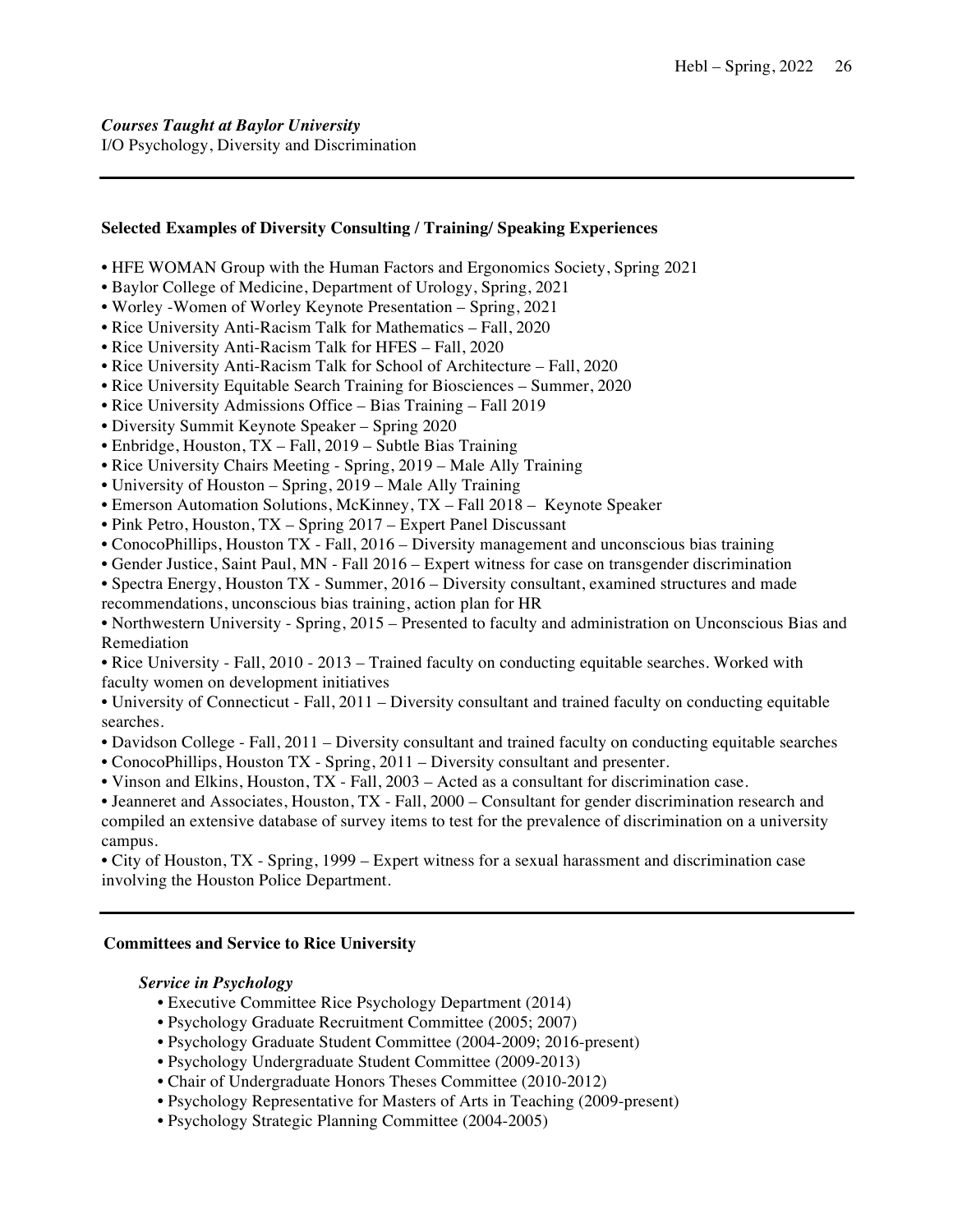- • Head of Psychology Search Committee (2004-2005); (2007-2008) Part of Search Committee (2002-2004; 2006- 2007; 2014; 2017)
- Director of Graduate Studies, Department of Psychology (Spring, 2007)
- Undergraduate Psychology Committee (1998-2000)
- Colloquium Committee for the Psychology Department (1999-2000; 2002-2007, 2016-present)
- Majors Day Representative (August, 1999)

# *Social Science Service*

- Gardner Award Dissertation Committee (2004)
- Social Science Dean Search Committee (2005-2006)
- Faculty Advisory Committee for the Social Sciences (2006-2010)
- Graduate Student Training Workshop Speaker (August, 1999; 2004; 2006)
- Committee for Evaluation of Social Science Dean (2010)
- • Personnel, Priorities and Planning Committee (PPPC) for the School of Social Sciences (2016 present)

# *Jones School Service*

- Leadership Committee (2014)
- Committee to Review Dean of College (2014)
- Hiring Committee for New Dean of College (2015)
- Women in Business/Leadership Speaker (2018, 2020)

## *University Service*

- Faculty Senate (2011-2012)
- Chair of Office of Faculty Development Search Committee (2012)
- Parent Weekend Talks (2011-14)
- Rice Leaders (2012)
- Teaching Committee (2010-12)
- Rice University Undergraduate Dean Search Committee (2010; 2018)
- Commencement Marshall (2013; 2015)
- Panelist and Round Table Host for CTE Symposium (2014)
- Faculty Chair, Rice University United Way Campaign (2018)
- Evaluation Committee of Provost (2019)
- Teaching Professor Committee of CTE to evaluate promotions (2020)
- Rice University Hearing Panel Member (2020)

## *Service related to Doerr Leadership Institute*

- Search Committee for Executive Director of Doerr Center for Student Leadership (2014)
- Director of the Faculty Advisory Committee for Doerr Center for Student Leadership (2015- 2019)

# *Service related to ADVANCE*

- Leader of Search Chair Training (2009-2012)
- Leadership Committee (2006- 2012)
- Initiator of ADVANCE Small Grants Program (2006-2012)
- Director of Climate Survey (2007, 2010)
- Director of Exit Survey (2007)
- Co-Chair of Assessment Committee (2006-2012)
- Lead talks for ADVANCE groups
	- • Fear of Failure, Fear of Success. ADVANCE talk given at Negotiating the Ideal Faculty Position Conference. 10/06; 11/07; 10/08; 10/10;
	- The Status of Women. ADVANCE talk given at Career Success Workshop for Faculty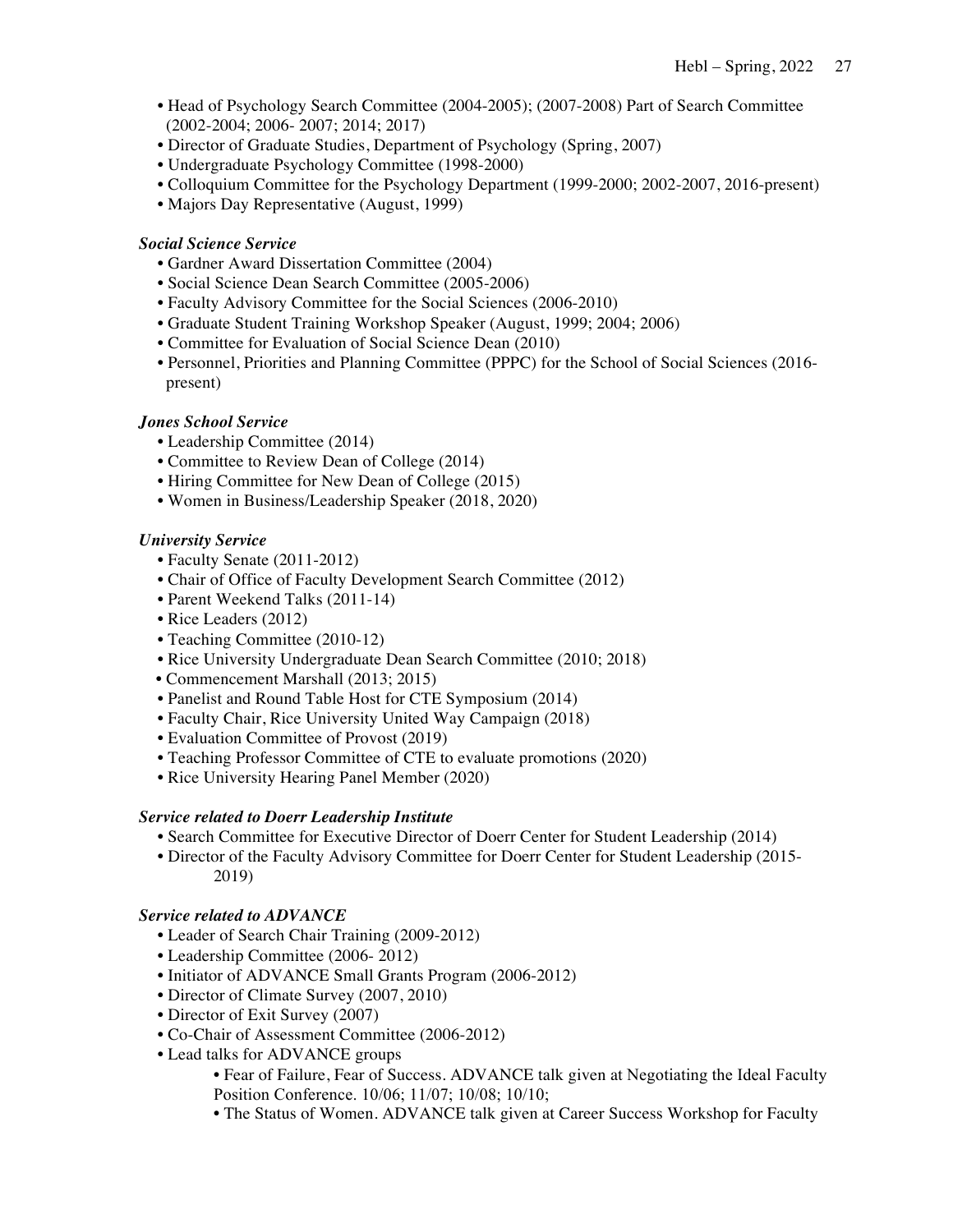women in Engineering and Natural Sciences. 4/07.

 • Pay It Forward. ADVANCE talk given at Career Success Workshop for Faculty women in Engineering and Natural Sciences. 4/07; 4/08.

- Climate and Careers for Women given to STEM graduate students and postdocs. 4/10.
- Queen Bee. ADVANCE talk given to STEM Faculty women. 4/10.
- Preparing Your CV, talk given to graduate students, postdocs '10 & '11
- Discrimination talk given to Mathematics Ph.D. students '11
- Discrimination talk given to Biochemistry & Cell Biology Ph.D. & Postdoc Students '11
- •"Lean In" co-discussant for faculty women

### *Development*

• Social Science Pilot Program, Development and Alumni Relations

### *Diversity-Related Service*

- Rice Architecture Fall 2020 Lecture Series Race and Social Justice
- Inaugural Juneteenth Lecture Series Speaker (2020)
- Race and Anti-racism Research Fund Committee (2020)
- The Council on Diversity and Inclusion (2018-present)
- The Provost's Fellowship Program-Diversity in Graduate School Committee (2000-2016)
- Member of Rice University Training Committee for Faculty Searches (2007, 2008, 2009)
- Keynote speaker at Diversity Conference at University of Houston, Hospitality Industry (2009)
- • Alliances for Graduate Education in the Professoriate (AGEP): Diversity Recruitment of Xavier Students to Rice Graduate Programs (2000); Speaker (2002; 2010)
- Organized Holocaust Survivor Ben Waserman's talk and visit to the Psychology Department, 4/26/99
- Career Outlook Business Program, Lamar ISD, Community Partnership Program, 2/24/00
- • U.S. State Department International Visitor Program. Spoke for "Leadership development for women." 3/26/04
- Rice University Business and Professional Women. Spoke on gender issues to 25 Rice grads. 2/16/05.
- Participation in Women in Business Conference, Jones School of Management (2002; 2004)
- Participation in Melon Scholar Program (2000-present)
- Guest Panelist on Body Image at the Rice Women Conference (February, 1998)

### *Admissions*

- Recruiter of Blue Chip Rice University Applicants (1999-present)
- Meet with athletes to discuss psychology (1999-present)
- Keynote speaker for the Rice University Young Alumni Committee Builders Award. 1/26/06.
- Vision: Multicultural Weekend for Prospective Students (2000; 2001; 2007; 2014)
- Development Office Recruitment Committee (2000)
- Participation in Century Scholar Program (2000-2010)
- Admission Office Phonathon (2009)
- Special lecture for prospectives and parents (2013)

### *Athletics*

 • Assistance to the Athletic Department: Football Recruitment Weekend Dinner (1999); Met with prospective scholar athletes interested in psychology (1999-present); Delivered scholar-athlete banquet address (2001).

- Rice University Athletics Committee (2001; 2003-2005)
- Athletic Admission Sub-committee of Admissions (2003-2005)

### *Participation in Rice University Scholars Program (2000-present)*

# *Presidential Committee on Faculty Women (2005-2008)*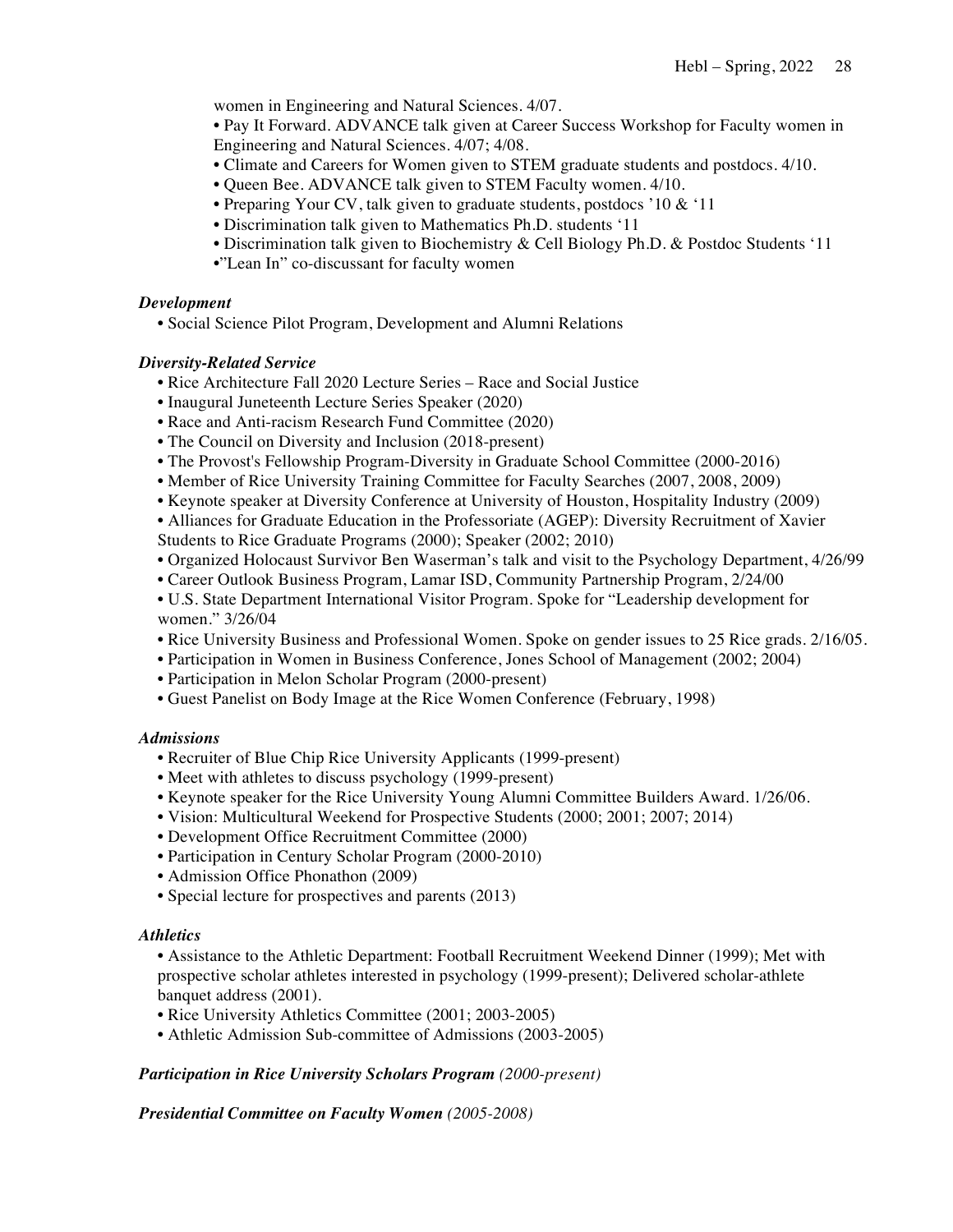## *Student Center Advisory Council (2000-2004)*

#### *Participation in Residential College System*

- Associate of Sid Richardson (1998-2001)
- Cooperative Interdisciplinary Course at Sid/Rich as part of Hewlett Foundation (1998)
- Divisional Advisor to Sid Richardson (2000)
- Associate of Wiess (2002-present); Initiated Tuesday morning 3 mile jog
- • OWeek Common Reading Facilitator (2011; 2012); Trainer of OWeek Faculty/Student Pairs (2012);

### **Advising**

#### *Current Graduate Advising of Postdoctoral Students*

Naomi Fa-Kaji

 *Current Graduate Advising of Dissertation Candidates* 

### Elisabeth Silver

#### *Previous Graduate Advising of Dissertation Candidates*

Laura Barron, 2007-2009. Ph.D. 2009. Personnel Research Psychologist at *U.S. Air Force*.

 Steve Binggeli, 2012-2013. Ph.D. University of Lausanne, Switzerland. Economist at the *Federal Office for Gender Equality* in Switzerland.

Abby Corrington, 2015-2020. Ph.D., 2020. Providence College School of Business. Assistant Professor.

- Kelly (de Chermont) Goff. 2004-2008. Ph.D. 2008. Senior HR Manager with *Amazon*, Seattle, WA.
- Jessica Foster. 1998-2003. Ph.D., 2003. Received HumRRO Best Dissertation Award. Senior Partner and Global Practice Leader at *HRH*, Atlanta, GA.

 Stephanie Kazama. 2000-2004; Ph.D. 2004. Director of Quality and Reporting Analytics. *Blue Cross*, Richmond, VA.

 Eden King. 2002-2006. Received Gardner Award for Best Dissertation in the entire Social Sciences. Lynn A. Autrey Professor at *Rice University*.

Jennifer Knight. 2000-2004. Ph.D., 2004. *Department of Defense*, Washington D.C.

Charles Law. 2004-2008. Ph.D. 2008. Assistant Professor at *Florida Southern College*.

Linnea Ng. 2017-2021. Ph.D. 2021. Assistant Professor at *Lawrence University.* Appleton, WI

Katie O'Brien, 2007-2014. Ph.D. 2014. Workforce Consultant at *CUNA* in Madison, Wisconsin.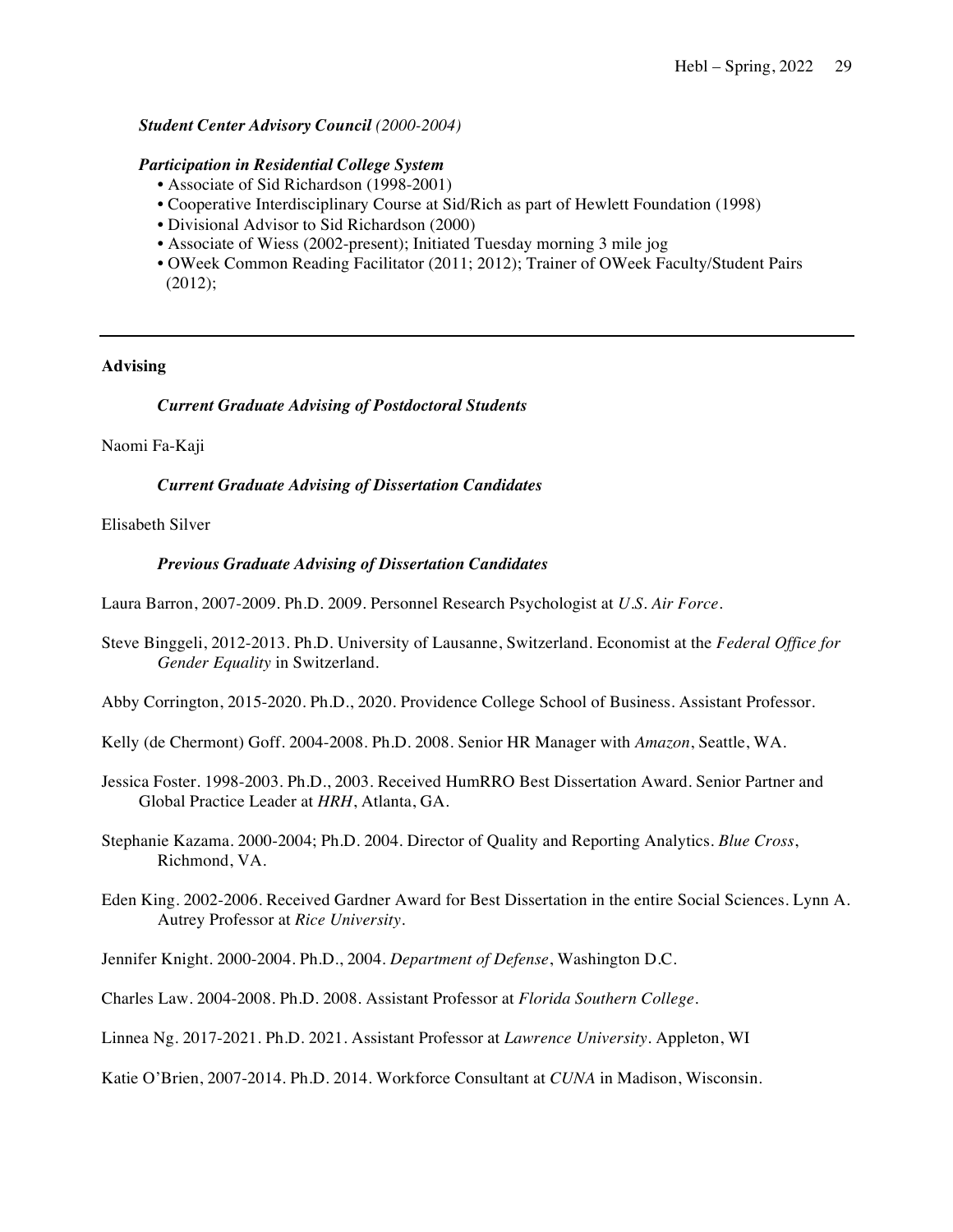Juan Madera, 2004-2008. Ph.D. 2008. Received Gardner Award for Best Dissertation in the entire Social Sciences. Full Professor at *University of Houston*.

Larry Martinez, 2007-2012. Ph.D. 2012. Associate Professor at *Portland State University*.

Linnea Ng, 2017-2021. Assistant Professor at *Lawrence University.* 

Christy Nittrouer, 2013-2019. Ph.D. 2019. Assistant Professor at *Texas Tech University Business School*.

 Kenneth Podratz. 2003-2005. Ph.D. 2005. Organizational Development Manager at *UPS*, Atlanta, GA. Now retired.

Enrica Ruggs, 2007-2013. Ph.D. 2013. Associate Professor at *University of Houston Business School*.

Sarah Singletary. 2003-2008. Full Professor at *Creighton University Business School*.

Rachel Trump-Steele. 2013-2019. Ph.D. 2019. Researcher at Fors Marsh Group.

 Stacey Turner. 2002-2006. Ph.D. 2006. Portfolio Manager, Global Learning and Development at *McKinsey & Co*., Chicago.

Amanda Woods. 2020-2021. Ph.D. 2021. Postdoc. MD Anderson.

#### *Previous Graduate Advising of Masters Thesis Candidates*

 Abby Corrington, M.A., 2018 Carlos Moreno, M.A., 2016 Christy Nittrouer, M.A., 2015 Rachel Trump, M. A., 2015 Katie Bachman, M. A., 2013 Larry Martinez, M.A., 2010 Laura Barron, M.A., 2007 Sarah Singletary, M.A. 2006 Eden King, M.A., 2004 Stacey Turner, M.A., 2002 (co-advised) Stephanie Kazama. M.A., 2002 Jennifer Knight. M.A., 2002 Jessica Foster. M.A., 2001 Laura Mannix. M.A., 2001 Jean Lin. M.A., 2001 Jingping Xu, University of Texas School of Public Health. Masters of Public Health Degree, 1999

#### *Committee Member for Dissertations*

 Molly Kilcullen, 2020 Stephanie Zajac, 2016 Carmen Young, 2015 Jason Randall, 2014 Christina Upchurch, 2014 Paul Cruz, 2010 Denise Reyes, 2020 Jackie Torres, 2020 Jackie Gilberto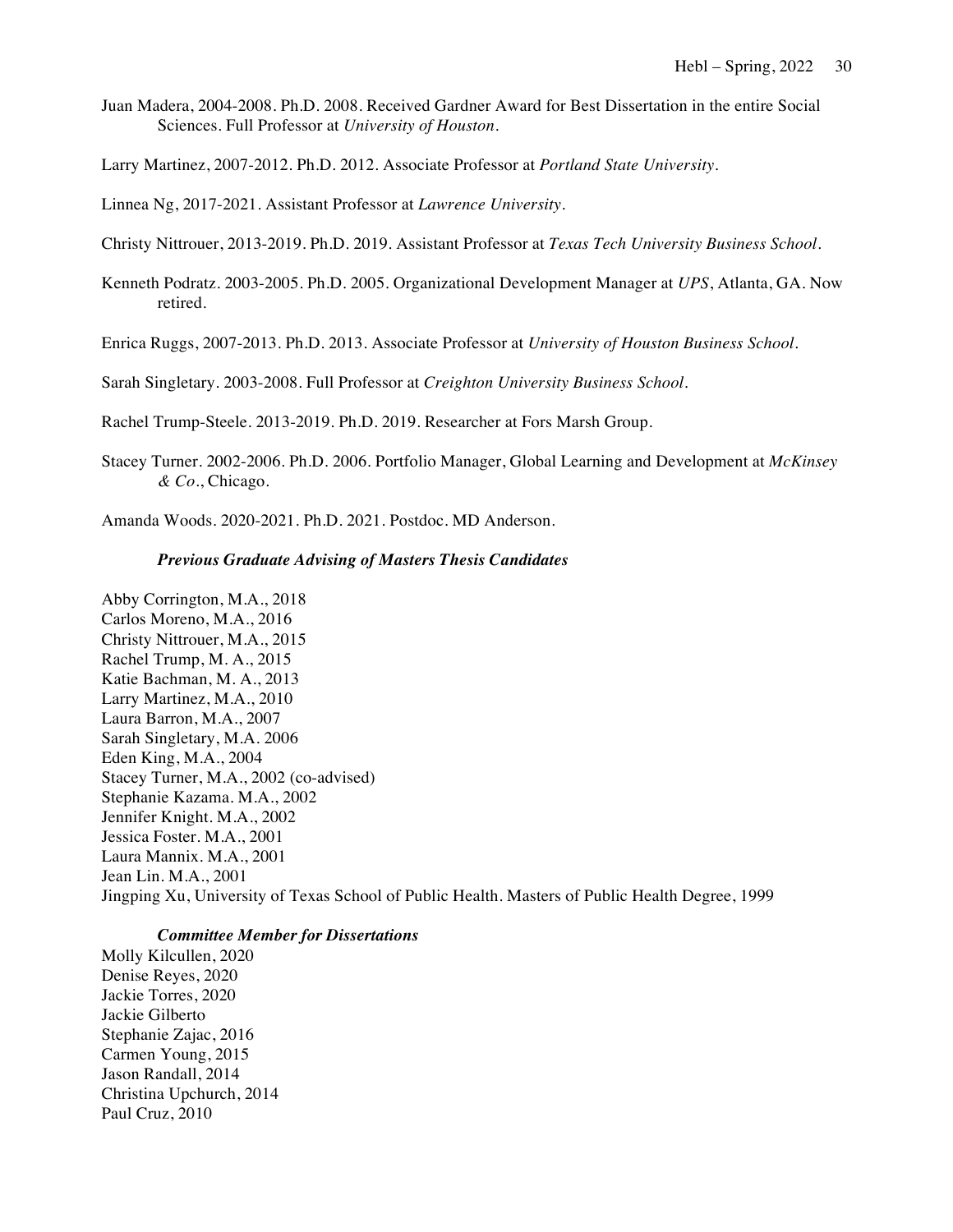Lynn, Fahey (sociology), 2016 Ashley Rittmayer, 2010 Christy Aroopala, 2009 Anna Hardigree, 2008. Cody Cox, 2008. Bobby Naemi. 2008. Courtney Holladay, 2004 Stefanie Halverson, 2004 Nancy Olson, University of Houston Social Psychology Dissertation Committee. 2003. Xihou Tang, 2003.

## *Committee Member for Master Theses*

 Ivy Watson, 2020 Brittany Bradford, 2018 Michelle Kim, 2018 Jackie Gilberto, 2018 Chen Zuo, 2018 Julie Dinh, 2018 Michelle Kim, 2017 Brittany Bradford, 2017 Jackie Torres, 2016 Carmen Young, 2014 Amber Raley, 2009 Paul Cruz, 2005 Bobby Naemi, 2005 Juan Madera. 2004 Annie Adams, 2000 Scott Tonidandel, 2000 Judith Solecki. 2000 AnJanette Nease, 1999 Derek Avery, 1999

# *Undergraduate Advising of Major Projects or Senior Honors Theses*

- Claire Sandman (2018-2019). Rice University Honors Thesis. Ph.D. in Management. PhD in Organizational Behavior at Cornell University.
- Rebecca Godard (2018-2019). Rice University Honors Thesis. Ph.D. in Social Psychology. PhD in Social/Health Psychology at University of British Columbia.
- Marie-Claire Schillinger (2018-2019). Rice University Honors Thesis.
- Felix Wu (2018-2019). Rice University Honors Thesis. PhD in I-O Psychology at Rice University.
- Anemaly Salgado (2017-2018). Rice University Honors Thesis. PhD in Educational Psychology at University of Southern California.
- Colleen Phillips (2017-2018). Rice University Scholars Program and Honors Thesis. MA in Clinical Psychology at University of Houston. University of Houston Law School.
- Courtney Wang (2017-2018). Rice University Scholars Program and Honors Thesis. Awarded the Zeff Scholarship
- Kristina Dickman (2017-2018). Rice University Scholars Program and Honors Thesis. PhD in Health Psychology at University of Pittsburgh
- James Carter (2016-17). Rice University Scholars Program and Honors Thesis. PhD in Organizational Management at Columbia University.
- Kiara Sanchez (2015-6). Rice University Scholars Program and Honors Thesis. PhD in Social Psychology at Stanford University.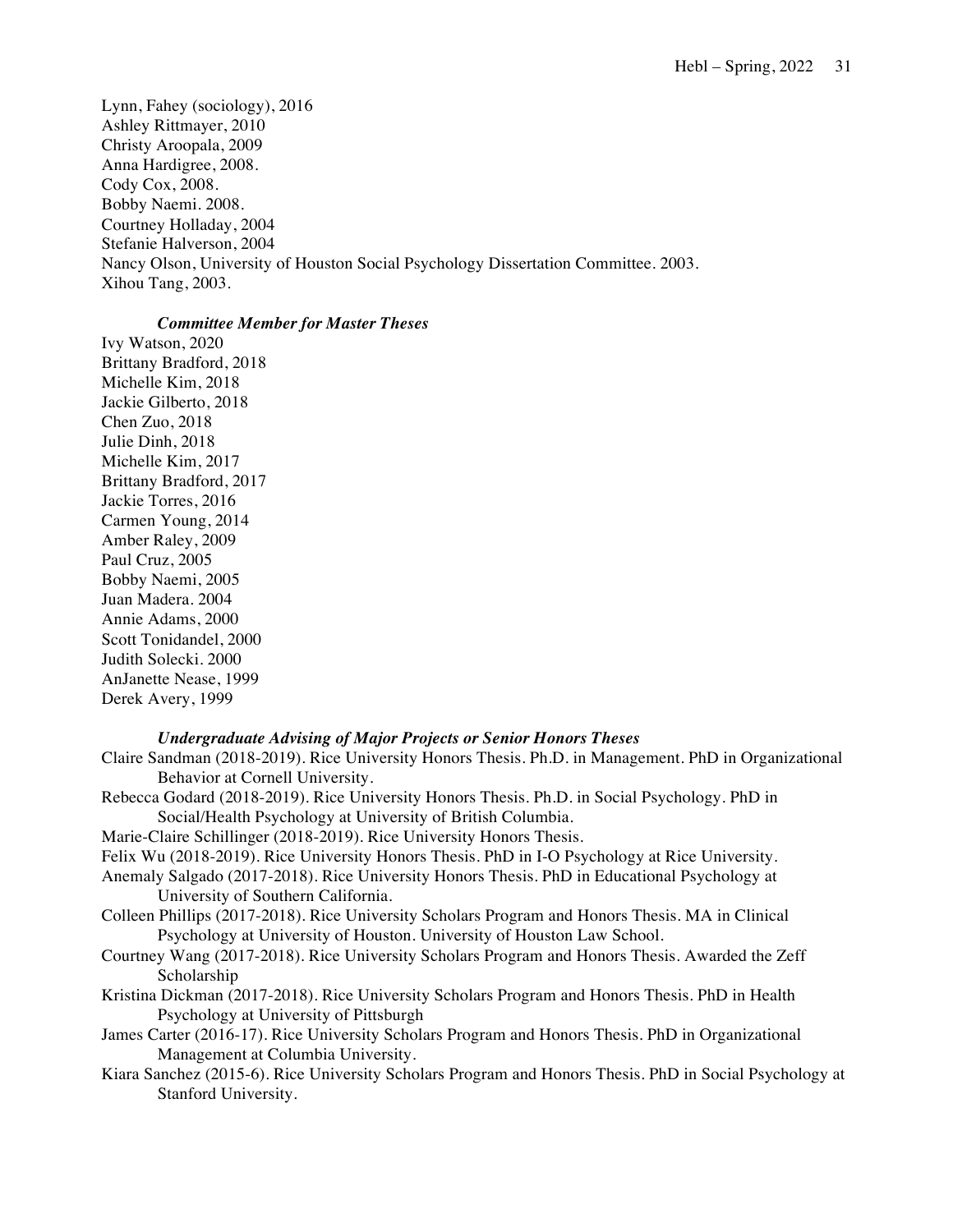- Derek Brown (2015-6). Rice University Scholars Program and Honors Thesis. PhD in Management at Haas School of Business, Berkeley.
- Danielle Gardner (2015-6). Rice University Scholars Program and Honors Thesis. PhD in I-O Psychology at Michigan State University. Assistant Professor at Colorado State University.
- Cinoo Lee (2015-6). Rice University Scholars Program and Honors Thesis. PhD in Social Psychology at Stanford University.
- Roshni Janakiraman (2015-6). Rice University Scholars Program and Honors Thesis. PhD in Clinical Psychology at University of Florida.
- Vivian Xiao (2015-6). Rice University Scholars Program and Honors Thesis. PhD in Organizational Behavior at Stanford University.
- Adam Griffin (2015-6). Awarded the Zeff Scholarship. Rice University Scholars Program and Honors Thesis. Attending Medical School.
- Linda Nguyen (2014-5). Rice University Scholars Program and Honors Thesis. Management and Organization Science PhD at UCLA Business School. Postdoc at U Washington.
- Julia George-Jones (2014-5). Rice University Scholars Program and Honors Thesis. PhD in Clinical Psychology at University of Texas-Austin.
- Lyangela Gutierrez (2014-5). Rice University Scholars Program and Honors Thesis. Management and Organization Science PhD at UCLA Business School.
- Brianne Rodgers (2013-2015). Rice University. Mellon Mays Fellow. Masters in Counseling Psychology at SMU.
- Cortney Simmons (2013-2014). Rice University. Honors Thesis. Ph.D. in Developmental Psychology at University of California-Irvine.
- Michael Petrus (2013-2014). Rice University. Honors Thesis. UT Southwestern Medical School.
- Daniel Elledge (2013-2014). Rice University. Honors Thesis. Clinical PhD Program at UT-Southwestern.
- Naomi Fa-Kaji (2013-2014). Rice University. Rice University Scholars Program and Honors Thesis. Organizational Behavior PhD at Stanford University.
- Asia McCleary-Gaddy (2011-2014). Rice University. Mellon Mays Fellow. Rice University Scholars Program and Honors Thesis. Ph.D. in Social Psychology at University of Vermont. Now at Director of Diversity & Equity for the Hackensack Meridian School of Medicine at Seton Hall.
- Nathan Parker (2011-2012). Rice University. Rice University Scholars Program and Honors Thesis.
- Melissa Sheng (2011-2012). Rice University. Honors Thesis. Clinical PhD Program at UCLA.
- Katie Wang (2008-2009). Rice University. Rice University Scholars Program and Honors Thesis. Ph.D. Social Psychology. Yale University. Now Assistant Professor at Yale University.
- Rebecca Hofstein (2010-2011). Rice University. Ph.D. Social Psychology. Honors Thesis. UC-Irvine.
- Trishna Narula (2010-2011). Rice University. Honors Thesis. Stanford Medical School.
- Chethan Rampasand (2010-2011). Rice University. Honors Thesis. University of Miami Medical School.
- Samantha Thompson (2010-2011). Rice University. Rice University Scholars Program and Honors Thesis. Harvard Law School. Trial Attorney and Founding Partner at Hogan Thompson LLP.
- Dorraine Jodi Levy Green (2008-2010). Rice University. Mellon Mays Fellow. Honors Thesis. Ph.D. Social Psychology. Northwestern University. Asst Professor at Indiana University.
- Amber Williams (2009-2010). Rice University. Honors Thesis. Ph.D. Developmental Psychology. University of Michigan. Asst Professor at UC-San Luis Obispo
- Clare Morneau (2007-2008). Rice University. Rice University Scholars Program.
- Jane Sundermann (2007-2008). Rice University. Rice University Scholars Program and Honors Thesis. Ph.D. Clinical Psychology, University of Denver. Workday Consultant at Makse Group.
- Kim Hartson (2007-2008). Rice University. Honors Thesis. Ph.D. Social Psychology, U California-Santa Barbara.
- Jennifer Wessel (2005-6). Rice University. Rice University Scholars Program and Honors Thesis. Ph.D. I/O Psychology, Michigan State University. Now Assoc Prof. at University of Maryland.
- Whitney Botsford (2003-2004). Rice University. Rice University Scholars Program and Honors Thesis. Ph.D. I/O Psychology George Mason University. Now an Assoc. Prof. at University of Houston.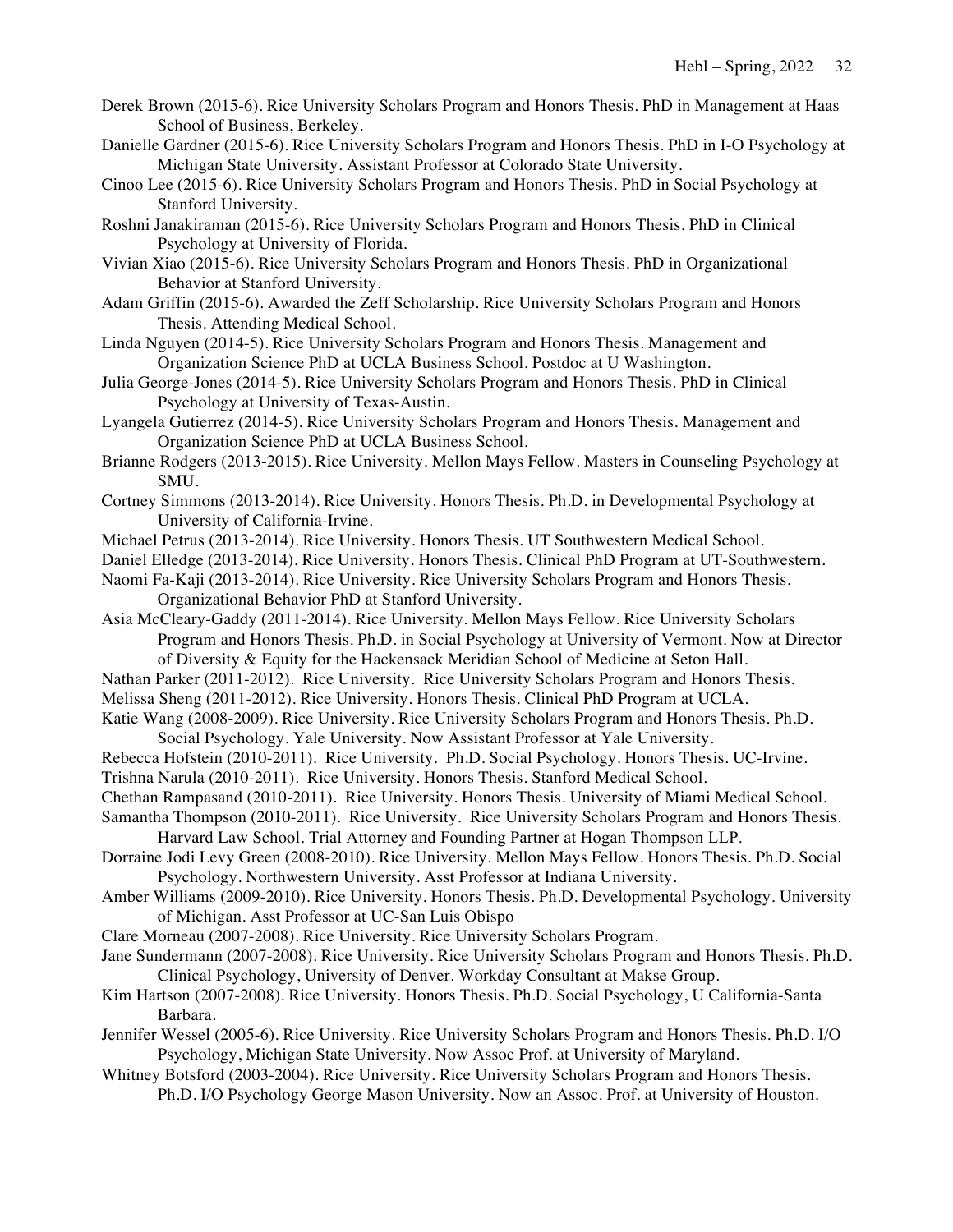Emily Zitek (2002-2003). Rice University. Rice University Scholars Program and Honors Thesis. Ph.D. Social Psychology, Stanford. Now Assoc. Prof. at Cornell University.

- Jeanine Skorinko (2000-2001). Rice University. Rice University Scholars Program and Honors Thesis. Ph.D. Social Psychology, UVA. Now a Full Prof. at RPI.
- Eden King (2000-2001). Rice University. Rice University Scholars Program and Honors Thesis. Ph.D. I/O Psychology, Rice. Now Autrey Full Professor at Rice University.
- Morela Hernandez (1999-2000). Rice University. Honors Thesis. Ph.D. Management, Duke. Now Professor of Public Policy, University of Michigan Ford School.
- Altovise Rogers (1999-2000). Rice University. Mellon Mays Fellow. Ph.D. I/O Psychology, University of Houston. Now Assoc. Prof. at San Jose State University.
- Kristina Guillen (1998-2000). Rice University. Honors Thesis. MS. In ILR, Cornell. VP of Human Resources at The Coffee Bean & Tea Leaf. Group Director in Talent Management at Coca-Cola.
- Lee Kuhn (1997-1998). Dartmouth College. Senior Honors Thesis. Lawyer at Ryder Smith Legal Search.
- Anjali Jalota (1997-1998). Dartmouth College. Women in Science First-Year Project. Clinical Affairs Consultant at Biorez.
- Mara Tieken (1997-1998). Dartmouth College. Women in Science First-Year Project. Associate Professor at Bates College.

# *Additional Former Members of Hebl Lab in Psychology*

### *Social*

Jenessa Shapiro, PhD in Social Psychology at Arizona State University. Associate Professor at UCLA.

 Passed away from cancer at the age of 38, only weeks before she would have been promoted to Full. Melissa Williams, PhD in Social Psychology at Berkeley. Associate Professor at Emory University.

Saaid Mendoza, PhD in Social Psychology at NYU. Assoc. Professor at Providence College.

- Malia Mason, PhD in Social Psychology at Dartmouth. Associate Dean at Columbia Business School.
- Daniel Brickman, PhD in Social Psychology at University of Michigan. Project Team Lead at Abbvie

Stemcentrx.

- Kristin Dukes, PhD in Social Psychology at Tufts University. Assistant Professor at Simmons College. Dean for Institutional Diversity at Allegheny College
- Kim Hartson, Ph.D. in Social Psychology at UC-Santa Barbara. PostDoc Scholar UCSF.
- Kristin Stecher, Ph.D. in Social Psychology at University of Washington. Now at TIVO.
- Asia McCleary-Gaddy, Ph.D. in Social Psychology at University of Vermont. Now Dean of Institutional Diversity at UT Med Center.

## *I/O and OB*

Jacob Walla, Ph.D. in I/O Psychology at Texas A&M University.

Matt Cho, Ph.D. in I/O Psychology at University of Illinois.

Jonathan Bailey, Ph.D. in I/O Psychology at Texas A&M University.

Maria Arboleda, PhD in I/O Psychology at SUNY-Albany. Now at Google.

 Abby Corrington, Ph.D. in I/O Psychology at Rice University. Now Asst Professor at Providence College Business School.

Beth Buchanan, Ph.D. in I/O Psychology at University of Georgia.

Shannon Cheng, Ph.D. in I/O Psychology at Rice University. Now McKinsey Consulting.

Tamara Friedrich, PhD in I/O Psychology at Oklahoma State Univ. Now tenured at University of Warwick.

Alexis Smith, PhD in I/O Psychology at Tulane University. Now Assoc. Prof. at Oklahoma State University.

- Melissa Waitsman, Ph.D. in I/O Psychology at Clemson. Now at Walter Reed Institute of Research.
- Raenada Wilson, Ph.D. in I/O Psychology at University of Houston. Now Personnel Research Psychologist at United State Postal Service.
- Lennie Waite, Ph.D. in I/O Psychology at University of Houston. Professional Olympic runner. Asst professor at University of St. Thomas.
- Jennifer Rodriguez, Ph.D. candidate in I/O Psychology at Texas A&M University.

Claire Taylor, Ph.D. I/O psychology at Louisiana State University. User Experience Researcher at Google.